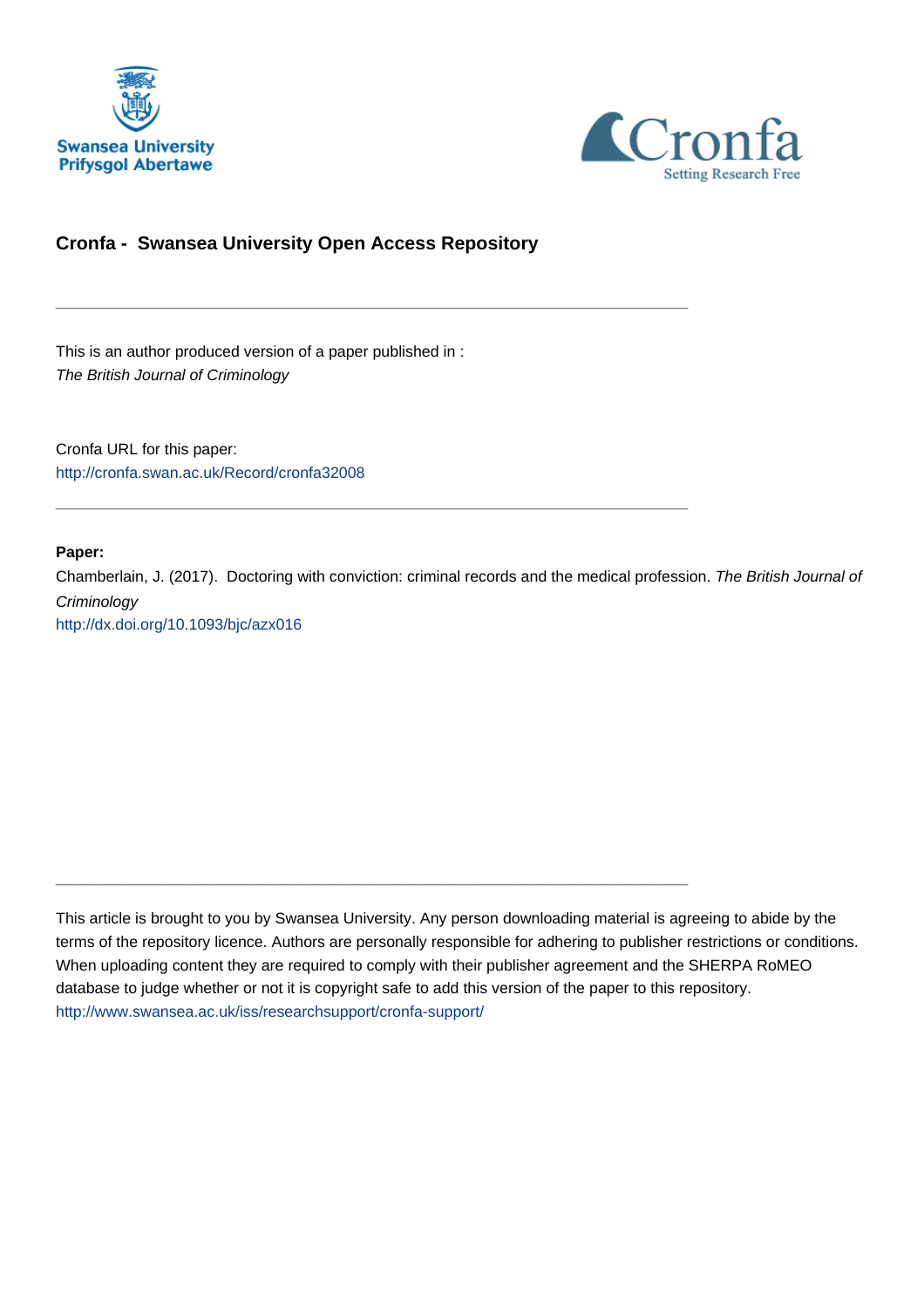# **Doctoring with conviction: criminal records and the medical profession**

### JOHN MARTYN CHAMBERLAIN\*

\*College of Law and Criminology, Swansea University, Richard Practice Building, Singleton Campus, Swansea. SA2 8PP. j.m.chamberlain@swansea.ac.uk

*The General Medical Council decides if, when they are convicted of a crime, a doctor in the United Kingdom should be allowed to continue in their employment. This article is the first to detail these decisions for the period 2005 to 2015. No doctor was barred from practising medicine for serious violent and sex offences; including, rape, possession of images of child sexual abuse, manslaughter and domestic violence. These findings are placed in the context of contemporary developments in criminal record reform and criminological analysis of the relationship between employment and desistance. It is concluded that the high degree of devolved discretion allowed to elite professional occupations must be subjected to further critical scrutiny and policy reform.* 

**Keywords:** Criminal record, desistance, employment, ex-offenders, medical profession, re-entry

### *Introduction*

It has been argued that much of contemporary 'crime talk' is dominated by highly punitive and frequently short sighted populist crime discourses, which prioritise economic prosperity and security over human rights and social equality (Carlen 2010). A preoccupation with public protection has certainly become a ubiquitous feature of the modern governmental crime control project (for example, see Frost 2006, Simon 2007, Wacquant 2009, Barry et al 2013, and Farrall et al 2016). Two key penological trends are bound up with this state of affairs (Simon 2007, Garland 2012, 2013). First, is the emergence of systems of punishment within western neoliberal nation-states which rely heavily on mass penal incarceration and increased community-based sentencing, arguably without adequate consideration of the negative consequences for long-term social cohesion and equality of opportunity (Maruna 2011, Wacquant 2011, Jacobs 2015).

Second, is the proactive promotion by law enforcement agencies of risk identification and management technologies and strategies, targeted at identifying and managing possible future threats to public safety (Barry et al 2013, Mythen 2014). This, in turn, has led to a growing emphasis on maximising crime detection and prevention data resources, including the development of CCTV and surveillance technologies, 'Big Data', artificial intelligence and predictive policing techniques (McCulloch and Wilson 2015, Chan and Moses 2016, Williams et al 2016). Within this context, politicians and criminal justice service leaders, particularly the police, have argued that electronic criminal record databases, including DNA databases, are important crime prevention measures for ensuring the security of all and the personal safety of the most vulnerable (Brame et al 2015, Uggen 2016).

Focusing on the second of these international trends, this article critically examines for the first time data pertaining to doctors in the UK who possess a criminal record. In doing so, it contributes to contemporary criminological debate surrounding the role of criminal records in promoting public safety. There are an estimated 10 and a half million people who possess a criminal record in the UK, which is 16% of the current 64 million population (Unlock 2015). One government study for England and Wales revealed that 33% of males born in 1953 had a conviction for at least one offence by the age of fifty-three, that in 50% of cases they had offended just once, as well as that in 85% of cases the offence had occurred before they were thirty years old (Home Office 2010). It has been argued, as a result, that it is not only a matter of public safety to ensure that ex-offenders have job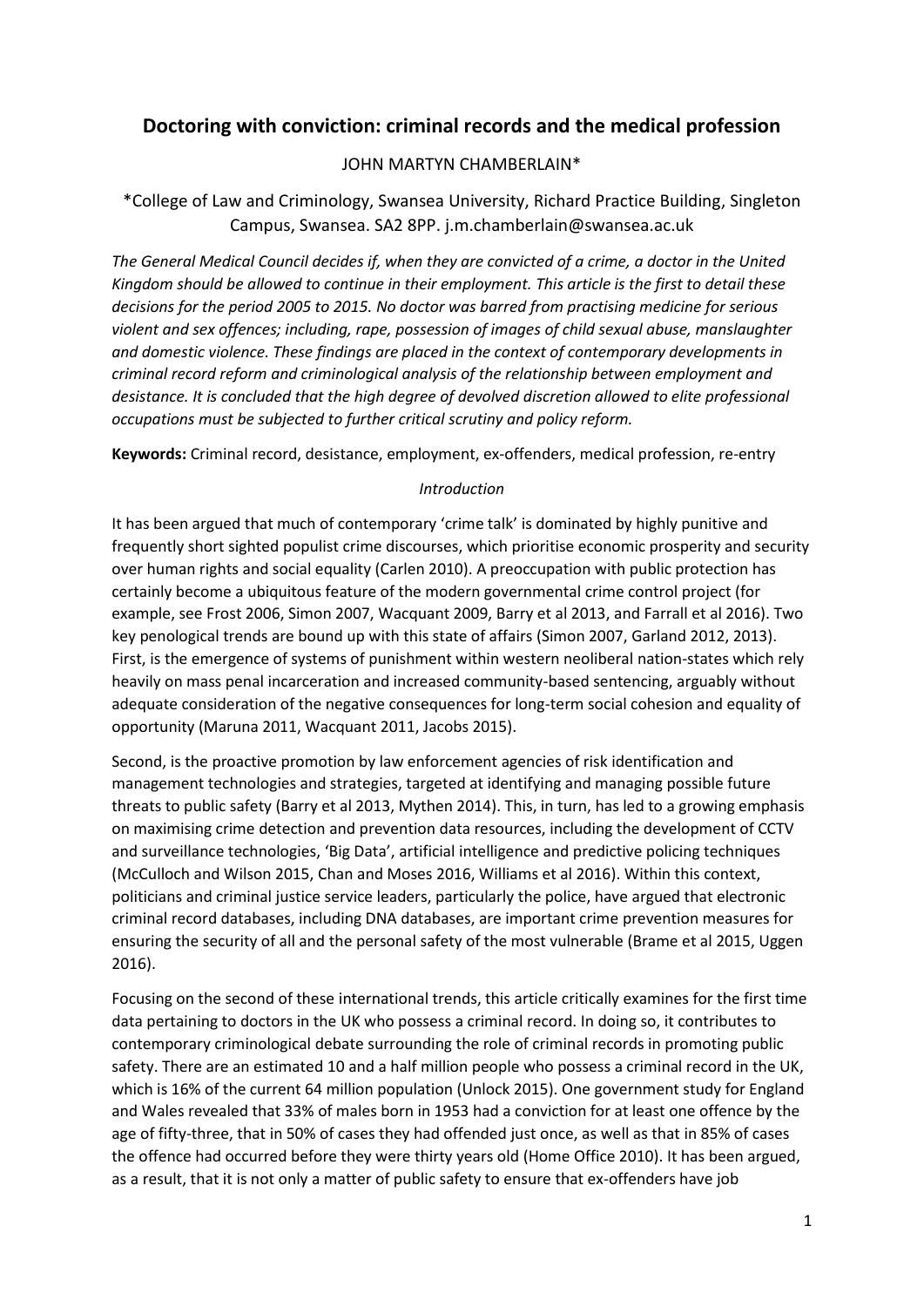opportunities, it is also critical to a successful economy and the promotion of civil society (Hubbard 2014). However, in common with many other countries, ex-offenders in the UK find it difficult to find paid employment or access to training and educational opportunities.

A key reason why this is the case, is that under the criminal records system relatively minor offences, such as theft, frequently engender the same social stigma and civic bars as their more serious counterparts (Rukus et al 2016). Disbarring candidates from entry into certain workplaces or education and training, regardless of their age, the time expired since an offence, or the offence type, has been increasingly subject to academic and public scrutiny in the UK over the last two decades, and furthermore, has been subject to successful legal challenge under the Human Rights Act 1998. On the 22nd January 2016 the UK Court of Appeal ruled that it was contrary to article eight of the Human Rights Act 1998 for a person to be required by law to disclose multiple minor convictions regardless of the time elapsed or the personal circumstances within which an offence occurred (Rose 2016).This followed an earlier 2013 Court of Appeal ruling, which led to a number of minor convictions being deemed 'protected' from disclosure after eleven years for adult offenders, and five and a half years for youth offenders (Liberty 2013).

Although regarded by some as being progressive reforms to the UK criminal record system (for example, see Jackson 2014, Rose 2016), human rights advocates and penal reform activists have argued that they do not go far enough to ameliorate the long-term collateral damage to exoffenders lives caused by officially sanctioned sentences imposed by courts, particularly if an offence occurs early in a person's life (for example, see Sands 2016, Unlock 2016). Nonetheless, this article contends that the UK High Court rulings underscore the need for action to be taken to ensure adequate security-based checks and balances are in place which prioritise public safety, particularly in relation to the degree of devolved discretion permitted to some types of employers.

Focusing on the medical profession as a case study to investigate how this discretion is currently applied in practice, this article contributes to the evidenced-based promotion of a more nuanced rights-based view of criminal record reform. In doing so, it seeks to develop a broader criminological conception of the relationship between work and desistance from offending behaviour, through exploring more fully the diversity of the stratified forms of employment sought by ex-offenders (Hunter 2015). Moreover, its arguments are germane to international jurisdictions, such as the US, Canada and Australia, all of whom are currently debating similar progressive reforms to their criminal records systems (Fox 2016).

### *Criminal histories, desistance and employment*

Criminal record databases are used in many countries worldwide; including, Australia, Canada, Hong Kong, New Zealand, the UK and across the European Union, as well as the USA (Soloman 2012, European Commission 2016). What is included in a criminal record, who can access all or part of it, and for what purpose, varies across international jurisdictions (Fox 2016). However, regardless of the nature of their content, or the circumstances under which this is either partially or fully disclosed, criminal record databases internationally share the same underpinning common-sense assumption: past offending is the best predictor for future offending behaviour (Jacobs 2015).

This assumption has been subject to critique on two key grounds by civics-focused, inclusive and reintegrative models of punishment and offender re-entry into society, as advocated by theorists such as Braithwaite (2007), Simon (2007), Wacquant (2009), Maruna (2011), Zizek (2011), Garland (2012) and Farrall et al (2016), amongst others. First, scholars have contended that this assumption fails to acknowledge that there are factors other than personal character and individual intent which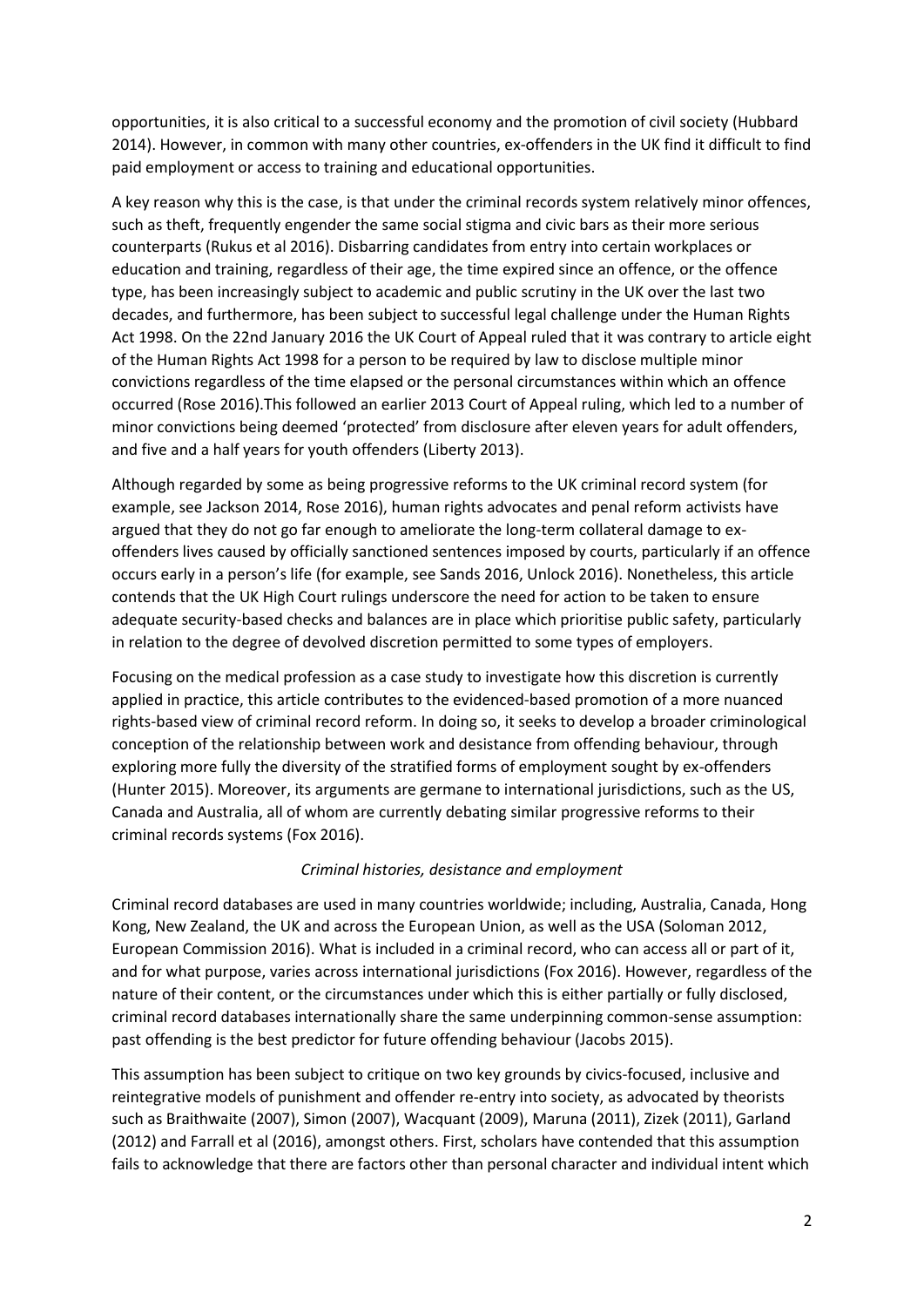act to shape human behaviour, including behaviour deemed morally or criminally reprehensible, and so worthy of punishment (Loader and Walker 2007).

Empirical studies have repeatedly shown that several factors other than past criminal behaviour influence an individual's ability to desist or not from such behaviour in the future. These include, addiction and substance abuse issues; lack of paid employment; poor access to training and education; a lack of family support; types of friends; and age (Markson et al 2015, Chui 2016). Furthermore, the poorest members of society, alongside those who belong to racial and ethnic minority groups, are disproportionately represented within western criminal justice systems, and the underpinning self-justifying logic of the criminal record database perpetuates, for many of these individuals, their lived biography of social marginalisation and exclusion: it confirms that they will always belong at the edges of society (Pager 2008, Henley 2014, Fox 2016).

Second, the focus of the logic of the criminal record system on past behaviour has also been criticised for implicitly engendering collateral consequences which are ethically, if not legally, problematic, because they amplify punishment beyond the sanctions imposed by the criminal justice system (Uggen and Inderbitzen 2010, Uggen 2016). Chin (2012:1798) refers to the possession of a criminal conviction as a 'civil death', as it brings into play wide-ranging forms of discrimination, public shaming and civic rejection; including, difficulties in obtaining a visa for overseas travel and in some instances the threat of deportation; the inability to hold public office or undertake jury service; and being viewed by the insurance and banking sectors as an unsound fiscal investment (Uggen et al 2006, Jacobs 2015).

Following from this critical scholarship, criminologists concerned with promoting offender desistance from offending, such as Maruna (2001, 2011), McNeill et al (2012), Fox (2016) and Uggen (2016), advocate reforms to criminal record systems as part of a wider critique of popular punitive approaches to crime and punishment. A growing body of desistance research emerged from the mid-1990s onwards which emphasised that employers, the economy and civil society, similar to offenders themselves, are disadvantaged by the current employment and civic-participation restrictions placed on individuals who possess criminal records, particularly if a significant period of time had elapsed since their conviction (for example, see Visher et al 2004, Rodriguez and Emsellem 2011, Davis et al 2013, Hlavka et al 2015).

Yet research internationally has found that the security fears of employers and local communities leads to many ex-offenders struggling to find work, no matter how assiduous they may be, as they are often viewed as untrustworthy, unpredictable and 'dangerous to know' (Ramakers et al 2015, The Sentencing Project 2015). In addition to these negative social tropes, job searches can be hampered further by fractured family and living circumstances, poor support networks, literacy and numeracy problems, and low levels of education and training, particularly if a criminal career began at a young age (Donoghue 2013). Furthermore, the post-recession competitive marketplace in the UK and other countries, has seen the growth of insecure employment and the rise of the 'zero-hour' contract, with the result that re-entry into society via paid employment has become even more problematic for many ex-offenders (McNeill et al 2012).

### *Identifying a gap in the literature: professionals who commit crime*

It has become axiomatic within criminology that the requirement to disclose a criminal record history, whether in part or in full, when seeking to enter employment, remains a significant barrier to promoting desistance and reducing recidivism (Bath and Edgar 2010, Liberty 2013, Unlock 2015). This goes some way to explain why rights-based arguments for reform to the criminal records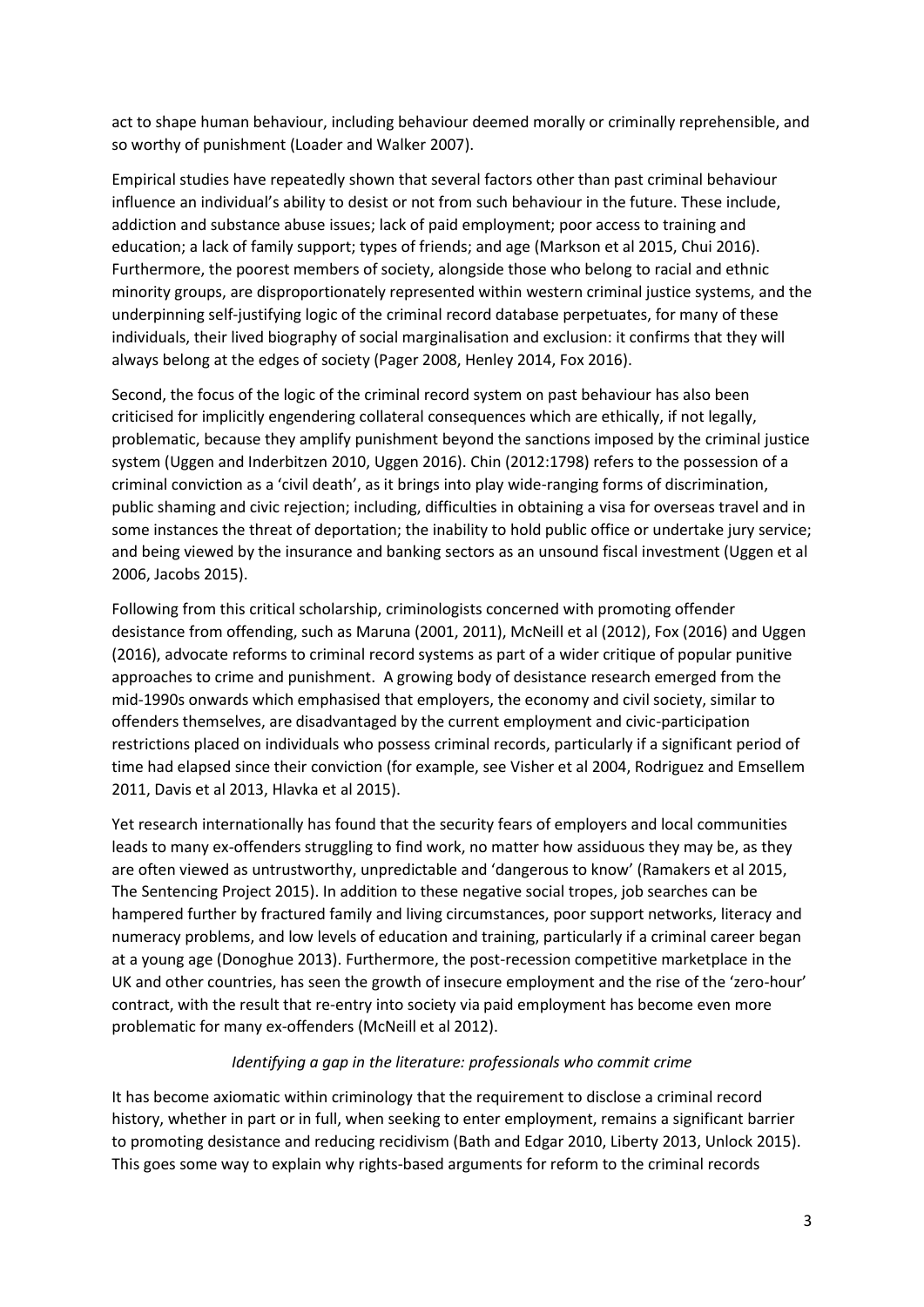system in the UK have found some support for their position within the academic criminological literature (Stands 2016). Nonetheless, this article suggests that current debate and theorising from desistance researchers has perhaps omitted to take as fully into account as it should the high-level of devolved discretion possessed by some agencies which operate outside of the direct jurisdiction of criminal justice agencies – such as higher education institutions and professional regulators, for example - when it comes to dealing with individuals who possesses a criminal record.

To date the published desistance research with ex-offenders has tended to focus on low-paid, lowskill forms of employment, paying very little empirical and conceptual attention to ex-offenders seeking work in highly-skilled public-sector and professional occupations, such as accountancy, nursing, dentistry, social work, medicine and law (for example, see Maruna 2001, Uggen and Manza 2002, Manza and Uggen 2006, Uggen and Inderbitzen 2010, Rodriguez and Emsellem 2011, Uggen 2016). This is because these occupations often involve working in positions of significant responsibility with vulnerable adults and children, and they therefore have restrictions placed upon entry, which makes it difficult, and in some instances impossible, for people with a conviction to become an actuary, a social worker, a lawyer or a nurse, for example (Unlock 2015). Yet a key outcome of the progressive reforms to the criminal record system in the UK noted at the beginning of this article is that it has led to an increase in the level of discretion public-sector and professional occupations can (and are willing to) exercise when they receive applications from individuals who possess a criminal record (Stands 2016). Especially for minor convictions for offences committed while relatively young (Jacobs 2015).

Professions with a strong civic orientation, such as medicine, possess a significant degree of occupational autonomy over who is allowed to enter as well as the processes by which expulsion occurs, including when criminal convictions come to light (Chamberlain, 2015). Consequently, they represent an ideal problem space for examining how much discretionary power non-state agencies should possess when dealing with individuals who possess a criminal record (Brazier and Ost 2013). Nonetheless, this article does not propose to examine the impact of criminal record reform in the UK on ex-offender entry into professional occupations. Rather, it is concerned with what happens when an individual is convicted of an offence when they already have gained entry into a highly-skilled professional occupation which possesses a strong civic-minded duty to others, and which involves them working with vulnerable adults or young people. This focus enables us to examine how professional elites apply their discretion in practice, and in doing so, identify how they currently balance the need to protect the public from harm with the duty to promote the public interest through ensuring the continued provision of essential public services.

### *Case study: medical practitioner conviction data 2005 - 2015*

The foregoing section outlined the substantive focus of this article on the degree of discretion allowed to non-criminal justice agencies when defining the future employment opportunities of members convicted of a crime. In the UK, professional regulatory bodies oversee professional occupations, controlling entry into and exit from, these occupations (Brazier and Ost 2013). This system allows them a necessary degree of autonomy and discretion over their activities, due to the highly specialised and esoteric nature of their expertise, as well as the prolonged apprenticeship period required of new members (Chamberlain 2015). For example, the health and social care professions are overseen by nine such regulators: the General Chiropractic Council; the General Dental Council; the General Medical Council; the General Optical Council; the General Osteopathic Council; the Health and Care Professions Council; the Nursing and Midwifery Council; Pharmaceutical Society of Northern Ireland; and the General Pharmaceutical Council. Each of these regulators oversees training and professional standards, and maintains a register of practitioners.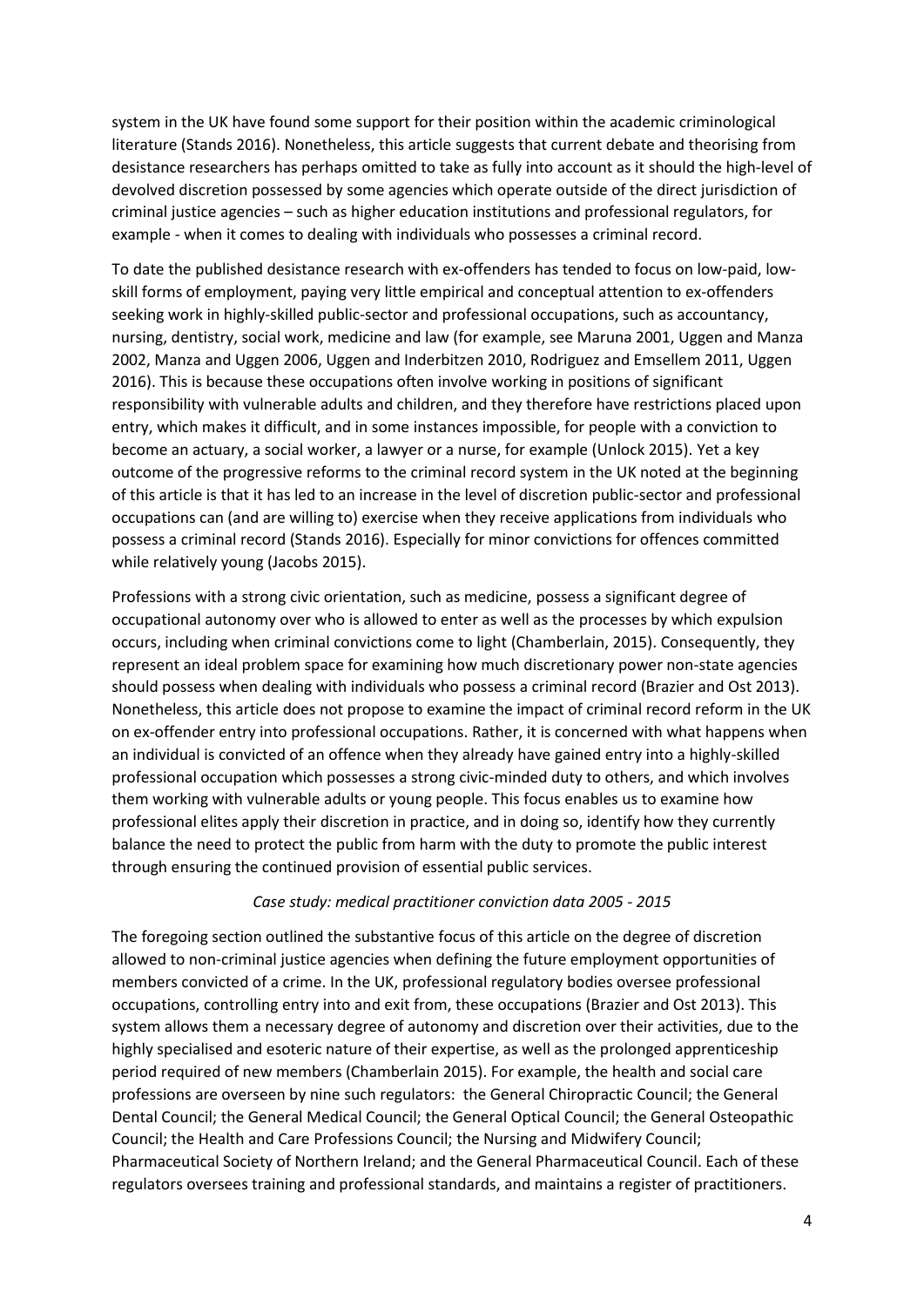Most importantly, only these bodies can act to remove a practitioner from their respective registers, and furthermore, they must follow a strict regulatory process, which will only occur once the outcome of a magistrate or crown court hearing is known.

### *How the General Medical Council administers conviction cases*

Similar to other professional regulators in the UK, the management of cases when a doctor receives a conviction is divided into two stages: investigation and adjudication (Chamberlain 2016). Two case examiners, who collect and review the available evidence, conduct investigations. Investigations will always result in a decision being made on the doctor's fitness to practise. There are several categories of decision. First, an investigation can be closed with no further action, or with some form of advice being issued. Second, the doctor is asked to accept a warning. This is action on registration, because a warning is made available to employers and the public for five years. This occurs when the doctor has committed acts or omissions which are serious deficiencies in practice or conduct which, if repeated, would require further action, but on this occasion there is a migrating factor impacting on the judgment which means it does not progress further. For example, it might be a first offence, which furthermore is classified as a relatively minor summary offence such as drink driving (Ashworth and Zedner 2014). Third, the doctor may be asked to accept voluntary undertakings to restrict or improve their practice; for example, re-train or work under supervision. Fourth, a doctor may be referred to a tribunal for further consideration and adjudication.

The adjudication stage involves holding a tribunal hearing. This occurs when the case examiners judge that a doctor's actions warrant suspension or erasure from the medical register (GMC 2014b). However, not all cases considered by a tribunal result in a finding against the doctor, or erasure from the medical register. Hearings are composed of a mixture of medical and non-medical lay members. The format is adversarial, with the General Medical Councils's (GMC's) legal representative presenting evidence and argument in the public interest, and a practitioner's legal representative similarly presenting their own argument and evidence (GMC 2014a). There are several possible tribunal outcomes: the case may be closed without sanction; a warning may be issued; restrictions may be placed on a doctor's practice; or they may be suspended or erased from the medical register, and therefore be unable to practice medicine in the UK (GMC 2014b).

### *Conviction type and case outcomes*

Contact was made with the GMC to obtain under the Freedom of Information Act (2000) the information they hold pertaining to the number of qualified doctors in the UK convicted of criminal offences, and how they administer these cases. In response, the GMC provided descriptive statistical outcome data for the period 2005 to 2015, for the investigatory and adjudication stages of its fitness to practise procedures. Table one details the data obtained. In total, 1317 doctors were convicted of 1359 offences during this period. This is less than one percent (0.50%) of doctors on the register in 2015 (n 273,761) (Chamberlain 2016).

### *Insert table one here*

The outcome data obtained from the GMC provided at a broad level a description of the nature of the offence committed by a doctor: Dangerous Driving; Motoring Offences; Sex offences; Child Pornography; Violence; Manslaughter/Murder; Fraud & Forgery; Theft & Handling Stolen Goods; Drug Offences; Criminal Damage; Disorder Offences; Overseas Determination; Other Offences. Due to a combination of practical and cost-related factors, it was not possible to drill down further into the dataset for each case and identify the exact offence classifications, as used in UK court proceedings, including the nature of the penalty tariff applied by the court (1). Nonetheless, the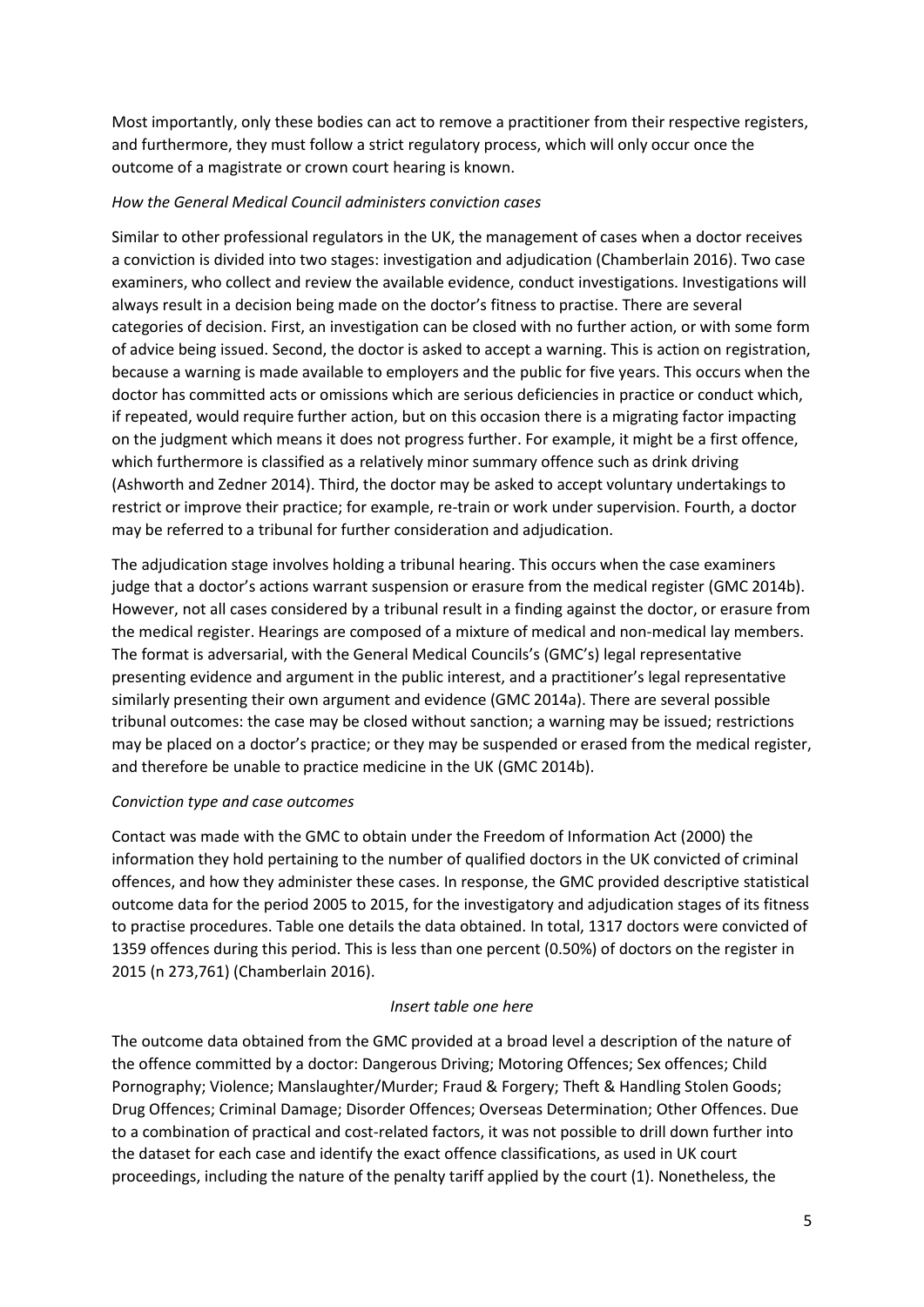conviction category data does bring to the foreground several pertinent trends in relation to the types of offences committed and how the GMC responds to them.

# *Vehicle-related offences*

The most prevalent convictions are vehicle-related offences, which encompass both dangerous driving and motoring offences (n 769, 57% of all 1359 cases). Motoring offences include convictions for driving without insurance or road tax, failing to stop, and driving without due care and attention. Dangerous driving includes speeding offences, causing injury to others, and driving under the influence of alcohol and/or drugs. 90% of vehicle related offences (n 693) are dealt with at the investigatory stage, and result in either a warning (n 331), advice (n 180), or no further action (n 107). 10% (n 76) were referred to a tribunal hearing by the case examiners. In these cases, doctors are more likely to be subject to high impact decisions which will directly affect their paid employment, with most (n 54) either being suspended for a period of time (n 38), and/or having conditions placed upon their professional practice (n 16); for example, they may be required to attend a drug and/or alcohol treatment programme before they are able to operate on patients again. Finally, one doctor voluntarily self-erased themselves from the medical register at the investigatory stage as a result of receiving a conviction for dangerous driving.

### *Violent and sex crime*

After vehicle-related offences, the most common type of convictions are violent and sex offences (n 240, 18% of all 1359 cases). This category includes violent crimes such as domestic violence and grievous bodily harm (n 200), murder and manslaughter (n 4), sex offences such as rape, voyeurism and public exposure (n 30), and the possession of images of child sexual abuse (n 6). In 85% of these cases, examiners issued a warning (n 127), gave advice (n 34), or concluded their investigation with no further action (n 33). In only 15% of cases (n 35) was a doctor convicted of a violent or sex crime referred to a tribunal hearing. However, for those who were referred, the majority (n 28) were either suspended for a period of time (n 16), or had conditions placed on their professional practice (n 12).

Although convictions for the possession of images of child abuse or murder/manslaughter were in all but one instance immediately referred to a tribunal hearing, in half of these cases doctors had conditions placed on their practice (n 5 of 9 cases), and so were allowed to continue in their employment. One doctor had no action taken against them, in spite of possessing a conviction for murder/manslaughter. Finally, it is of note that between 2005 and 2015 no doctor was erased from the medical register, and so prevented from practicing medicine in the UK, for possession of a conviction for a violent or sex crime, including for serious sex offences such as rape and the possession of images of child sexual abuse.

# *'Other' offences*

'Other' offences account for 6% (n 80) of all 1359 cases. This covers a range of offences which do not easily fit within the other categories, including injunctions, non-molestation orders, trade description offences, perjury, perverting the course of justice, and health and safety offences. 85% of these cases (n 68) were dealt by case examiners, with the majority being given advice (n 36), issued with a warning (n 12), or agreeing undertakings (n 4). 16 cases were concluded with no further action. Nonetheless, tribunal cases were more likely to result in the doctor being suspended (n 7) or having conditions placed on their practice (n 1).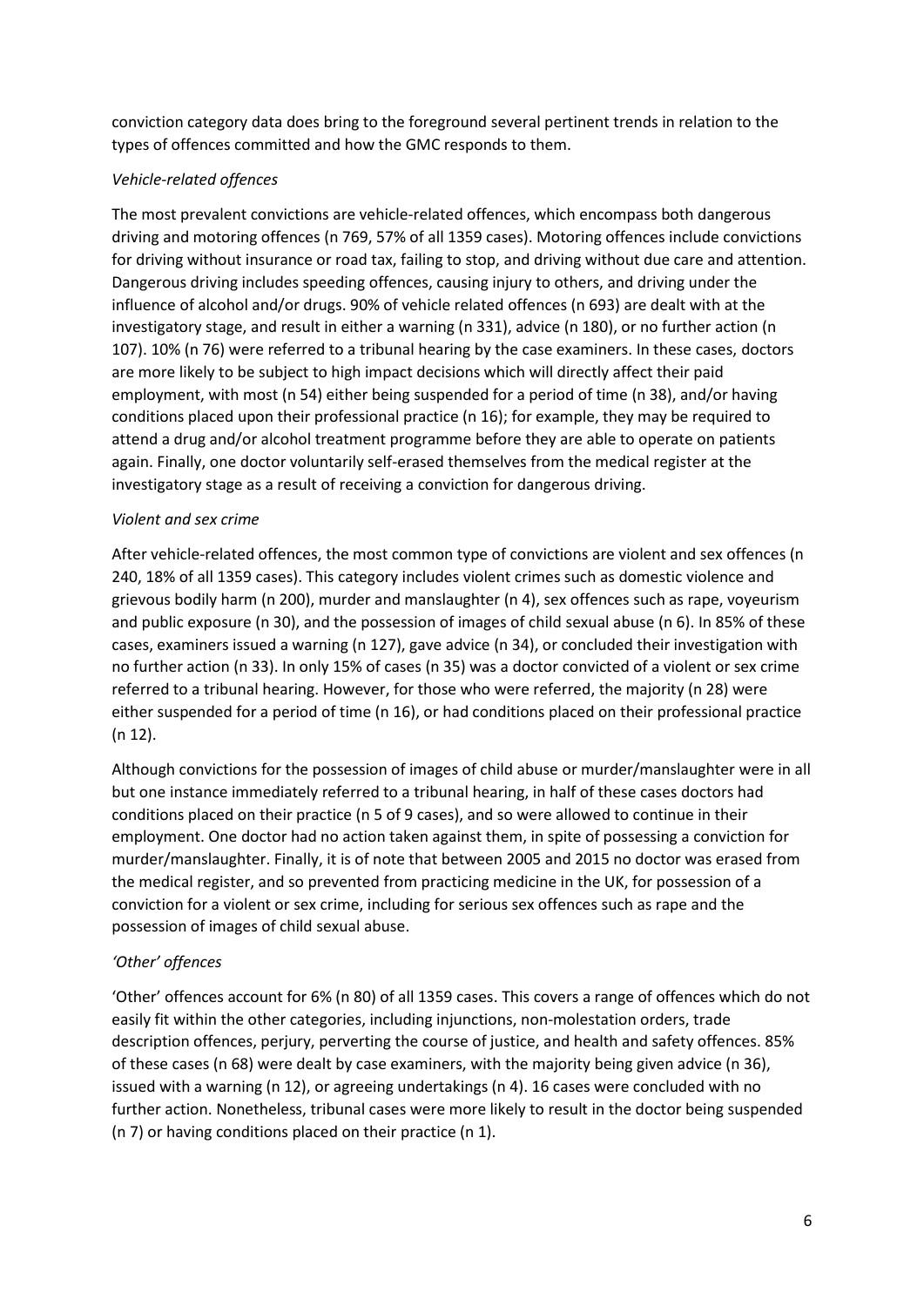### *Fraud and forgery*

Similar to 'other' offences, fraud and forgery offences account for 6% (n78) of all 1359 cases. This covers a range of case types, from altering medical records, to creating and/or doctoring qualification certificates, making fraudulent health insurance claims, and falsifying legal and financial documents (for example, mortgage applications). Case examiners are more likely with these offences than any other category to issue a warning against a doctor (n 20) or to refer them to a tribunal. Indeed, 53% of cases (n 41) were referred to tribunal, and in 83% of hearings (n 34 of 41), a doctor was suspended from the medical register. Additionally, this is the only category of offence where a doctor in the UK between 2005 and 2015 was erased from the medical register by the GMC after a tribunal hearing (n 2).

# *Theft & handling stolen goods*

Theft and handling stolen goods account for 4% (n 59) of all 1359 cases. 85% (n 50) of these cases were closed at the investigatory stage, with examiners typically issuing warnings (n 28), giving advice (n 9), agreeing undertakings (n 4), or concluding the case with no further action (n 8). However, at the tribunal stage doctors with are likely to be suspended (n 5) or have conditions placed on their future practice (n 2).

# *Drug offences*

Drug offences, which includes convictions ranging from the possession of illegal drugs for personal use to drug trafficking, also account for 4% (n 57) of all 1359 cases. Similar to fraud and forgery cases, case examiners tended to issue a warning (n 16) or refer drugs cases to a tribunal. Indeed, 46% of these doctors (n 26 of 57) were referred to tribunal. However, instead of facing an increased likelihood of suspension, as is the case with fraud and forgery cases, in 46% of these cases (n 12 of 26) tribunal hearings placed conditions on a doctor's future professional practice. Such conditions often involve restricting their access to pharmaceuticals in the workplace as well as requiring they participate in drug counselling. Only 5 doctors were suspended from the register for drug offences. None were erased.

### *Criminal damage, disorder offences and oversea determinations*

The three smallest categories of offences the GMC manages are criminal damage (n 35, 3% of all 1359 cases), disorder offences (n 31, 2% of all 1359 cases) and oversea determinations (n 10, <1% of all 1359 cases). This covers a number of differing case types, including anti-social behaviour orders, damage to buildings/dwellings, and instances where an offence has been committed outside of the UK. Case examiners, who typically provide advice or conclude a case with no further action, predominately manage criminal damage (n 35) and disorder offences (n 31). Indeed, of these 66 cases, only 4 criminal damage cases were referred to a tribunal. Overseas offences are responded to differently, as they can cover the full range of offence types, including violent and sex offences, with the result that 50% of these cases (n 5) were referred to a tribunal hearing for further consideration by case examiners. However, in 3 of these cases no further action was taken, with conditions being placed on a doctor's professional practice. No doctor was erased from the medical register for these three smallest offence categories.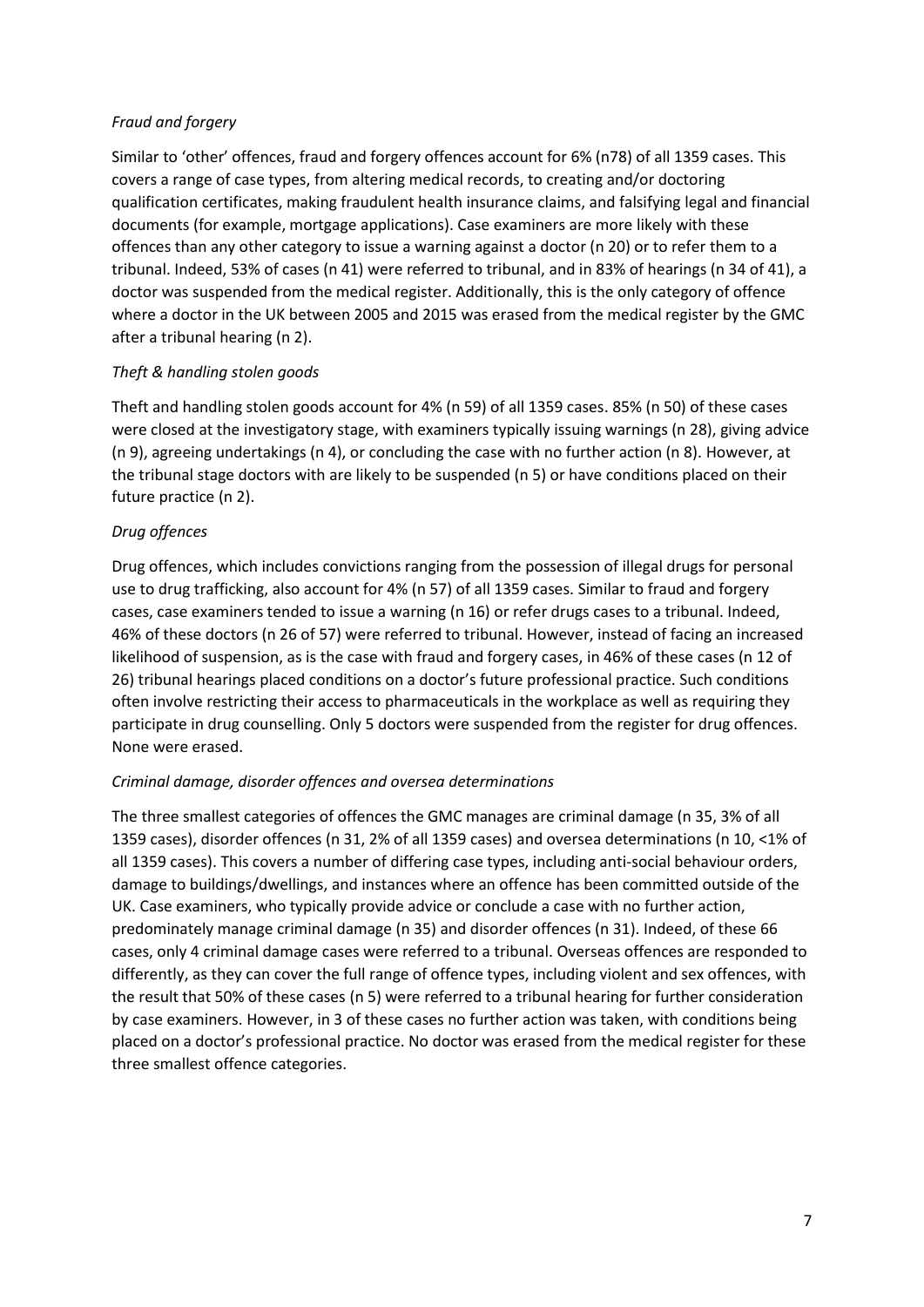#### *A rehabilitative case management pattern*

How the GMC manages cases follows a distinctive pattern, as illustrated by table two, which details the processing outcomes for all offence categories. At the investigatory stage, in 85% of cases, examiners operating without independent oversight (legal or otherwise), exercised a high degree of discretion, with the result that a doctor convicted of an offence did not need to attend a tribunal hearing and can continue in their employment. In the 15% of cases where further investigation and a tribunal hearing is deemed necessary, there is a significantly increased likelihood that a doctor will be temporarily suspended for a period of time (55% of all tribunal cases), or at the very least subject to oversight and monitoring (25% of all tribunal cases). Nonetheless, there is a systemtic reluctance to permanently prevent a doctor from practicing medicine in the UK for the possession of a criminal record, with <1% (n 2) of doctors being struck off the medical register as a result of a tribunal hearing.

### *Insert table two here*

This is indicative of a system of punishment that is mindful of the need to enact a penalty proportionately, based on the nature of the crime committed, and which seeks to promote offender reintegration and rehabilitation, as appropriate. For example, 90% of vehicle-related crimes are dealt with at the investigatory stage, while more serious offences, that are perhaps more likely to be directly or indirectly linked to the workplace, notably fraud and forgery (53% of cases) and drug related offences (46% of cases), are more likely to be forwarded to a tribunal hearing. However, while the fraud and forgery offences are more likely to lead to a doctor being suspended from their employment for a period of time, drug related offences are more likely to result in a doctor having conditions placed on their professional practice. This arrangement enables them to continue to work under supervision while attending a rehabilitative counselling and support programme (GMC 2014a).

This case management pattern could be dependent on the nature of the cases the GMC deals with. In 97% of cases, the GMC is dealing with one-off offending behaviour, the majority of which is for vehicle-related offences such as speeding (57% of all offences), which unlike fraud, forgery and drug offences for example, arguably possesses little direct bearing to the workplace and matters of professional probity and ethics. Nonetheless, the analysis of outcome data by the offence categories supplied by the GMC does highlight notable trends in the management of cases, which require further reflection and critical consideration.

#### *Discussion*

The GMC administers a regulatory process whereby possession of a criminal conviction does not automatically disbar a doctor from keeping their paid employment. Indeed, the data detailed in this article suggests that the highly valued skill-set possessed by doctors, rather than the nature of the offence that they have been convicted of, is actively influencing the discretionary manner by which their criminal record is dealt with by their regulatory body. Such pragmatic utilitarianism is necessary when seeking to balance the public interest with the need to ensure public protection, particularly in the context of service-oriented occupations such as medicine which provide an essential public service. Furthermore, it follows good practice guidance in relation to criminal records and employment found within the respective contemporary legislative and academic literatures (see Rose 2016, Sands 2016, The Sentencing Project 2015, Unlock 2016). It seeks to balance the need to ensure the public are protected from possible harm with the recognition that ex-offenders can (and do) contribute to the social good, and furthermore, that maintaining paid employment significantly aides their rehabilitation and reintegration into society (Uggen 2016).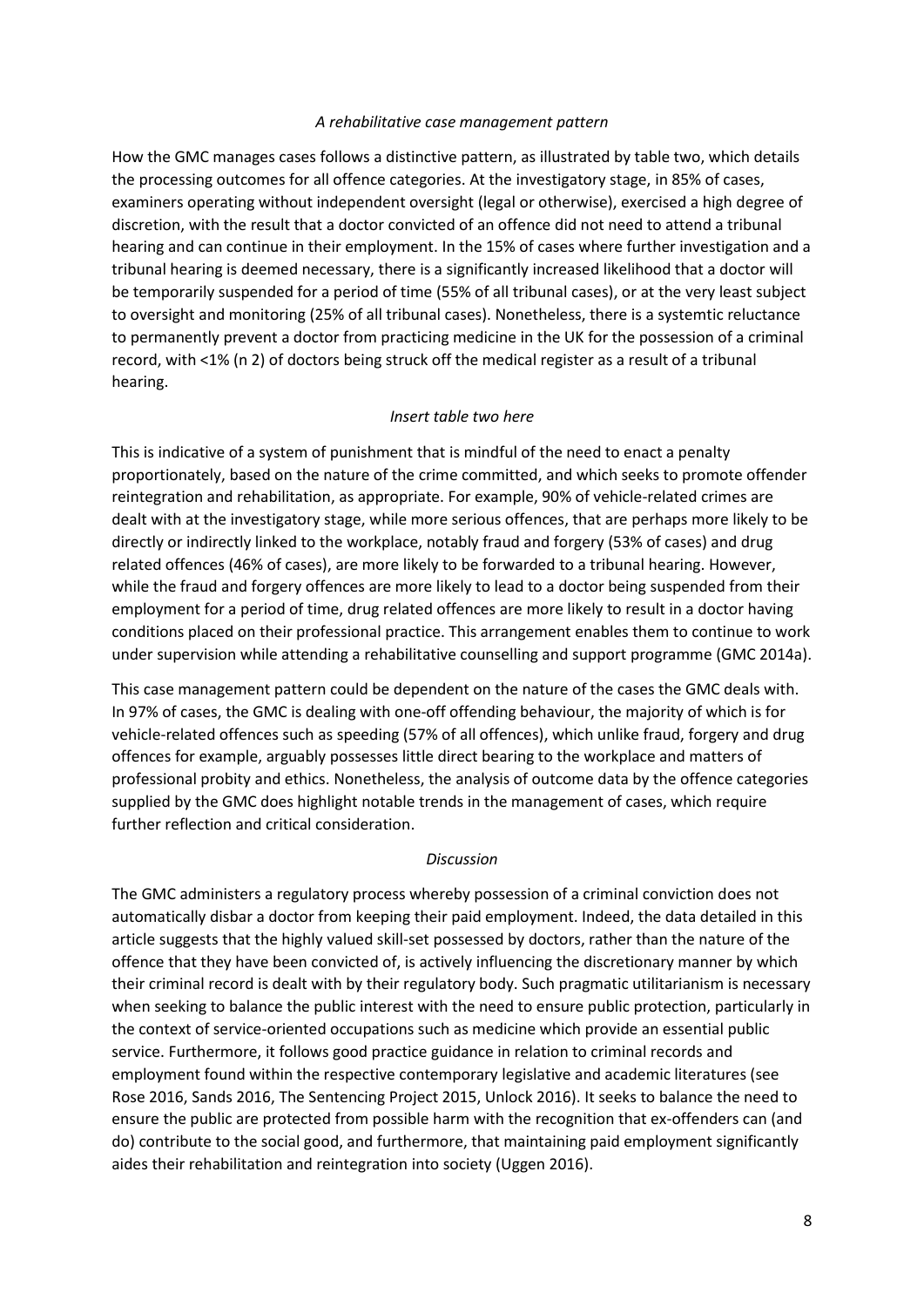Nonetheless, while the value of this approach is clear, particularly when dealing with highly skilled professionals which perform an essential public service, it is equally important given the nature of the work doctors do, to remain mindful of the need to protect the public interest first and foremost. Two key aspects of how the GMC manages convictions are important in this regard. Firstly, only two doctors were erased by the GMC from the medical register for the perod 2005 to 2015, both of which were for fraud and forgery offences (a further third doctor self-erased themselves for the possession of a dangerous driving office). Secondly, 85% of violent and sex crime cases were actioned by case examiners, rather than being subject to a formal tribunal hearing, and no doctor was erased from the medical register for a range of convictions which raise serious public protection concerns; including, rape, the possession of images of child sexual abuse, grievous bodily harm, domestic violence and murder/manslaughter.

These findings run contrary to the statutory provisions set out in the General Medical Council (Fitness to Practise) Rules 2004. These place a duty on the GMC use its discretionary powers to secure the public interest when there is a significant potential risk to members of the public of serious harm occasioned by the commission of a specified offence, and furthermore, that this discretionary action be informed by the Disclosure and Barring Service list of autobar offences; Schedule 15 Offences, Parts I & II of the Criminal Justice Act 2003; the Misuse of Drugs Act 1971, and Theft Act 1968 (GMC 2014a, 2014b). Indeed, according to these rules, the GMC should have sought to permanently erase doctors from the medical register for convictions for images of child sexual abuse, rape, serious sexual assault, murder/manslaughter and grievious bodily harm, for example.

This raises pertinent and far reaching questions concerning the degree of unaccountable devolved discretion it currently possesses. Not least of all because a series of high profile medical negligence and malpractice scandals over the past two decades in the UK have repeatedly highlighted serious institutional failings in the management of complaints against doctors, with the GMC being heavily criticised for appearing to be biased toward protecting the interests of medical practitioners (Chamberlain 2015). Consequently, the next section of this article contends that these findings possesses implications for the regulation of doctors and high status professional occupations more generally in the UK.

### *Balancing the public interest with public protection*

A key limitation of the data obtained from the GMC for this article is that it is not possible to know why a case was managed as it was. The high-level descriptive category format in which the GMC was prepared to release its data means that it is not possible to know why, for example, examiners referred one drug offence case to a tribunal hearing and another was dealt with by them through issuing a warning. It is, therefore, impossible to identify to what degree there is consistency or otherwise in case examiner decision-making when dealing with similar offence categories. Furthermore, only a significant amount of financial outlay would enable access to the original case file data held by the GMC, and even then, pertinent information used to inform examiner decisionmaking (but deemed personal to the doctor and which therefore might serve to identify them) would be redacted; for example, court hearing details, interviews with their colleagues, and information exchanges with their employer [1].

The GMC and other health and social care professional regulators in the UK which adopt a similar approach, compare highly unfavourably with regards to the availability of case information for public scrutiny, to the open justice approach adopted by Magistrate and Crown courts in England and Wales, as well as the Supreme Court (Chamberlain 2015). All of whom since 2011 have operated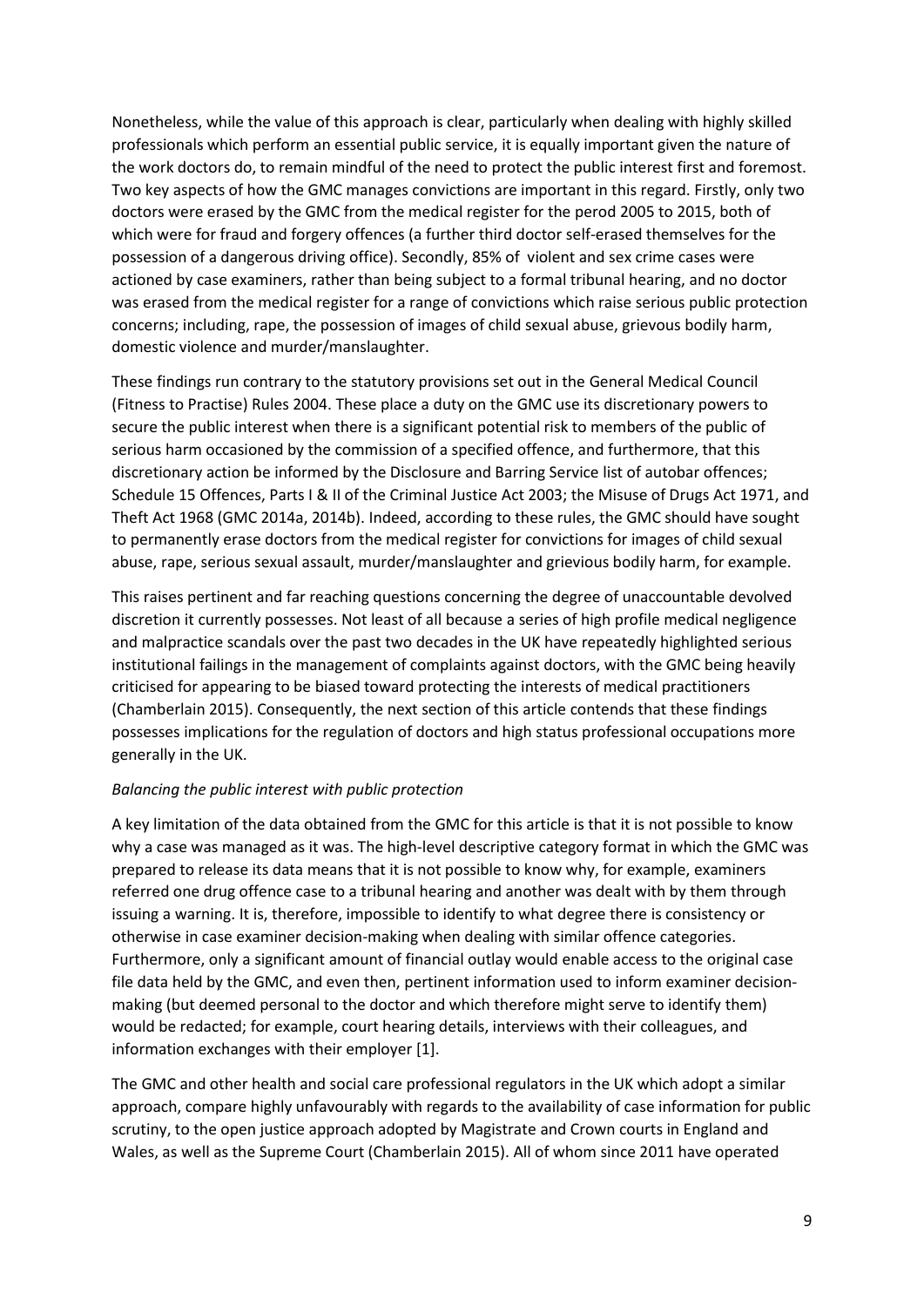under an open justice policy whereby case files, decisions and judgements, are all freely available and accessible online to the public (Roberts and Ashworth 2016).

Significant and far-reaching questions exist in regards to the appropriateness of the lack of external scrutiny of, and the poor availability of public access to, GMC case examiner decisions. If public regulatory bodies are to engender public confidence in their decisions then they have to be transparent, publicly available and accessible (Brazier and Ost 2013). The current manner in which the GMC case examiners are able to exercise discretion without independent day-to-day scrutiny of their decisions, alongside the high costs associated with obtaining a modicum of access to the evidence on which these judgements have been made, serves to obfuscate its decision-making procedures from public view.

It is arguable, therefore, that the public must have the right to greater access to the information on which courses of action have been agreed between doctors, employers and their regulatory body, particularly when they more often than not have been allowed to continue in their employment in spite of possessing a criminal record. It might be the case that it is in the public interest to take a proportionate and measured approach so a doctor is not automatically barred from practicing medicine when they commit a criminal offence, but this does not obviate the need for regulatory processes and case examiner decisions to be more readily accessible and open to public scrutiny.

The medical profession has historically enjoyed a considerable degree of public trust, but a series of high profile medical malpractice scandals over the last three decades, including at Alder Hay Children's Hospital, Bristol Royal Infirmary, Mid-Staffordshire NHS Trust and Morecombe Bay NHS Foundation Trust, have cast a long shadow over the GMC, and how it handles complaints against doctors (see Williams et al 2014, Chamberlain 2015).The GMC has been repeatedly accused of acting to first and foremost protect doctors, rather than the public it serves. Some patient-rights campaigners and regulatory policy analysts have called for the GMC to be abolished and replaced by a more independent regulator (see McCartney 2014). However, successive UK governments have concluded that the public interest is best served by subjecting the GMC to a process of incremental reform designed to make it more publically accountable for its decisions (Chamberlain 2016).

This incremental reforming approach is congruent with white collar crime literature pertaining to the 'economics of punishment' (Geis 2006, Whyte 2009, Ruggiero 2016). This stresses that, when it comes to highly skilled occupations which contribute significantly to the national economy and provide essential public services, there is a reluctance on behalf of political and social elites to enact punishment when infractions occur in all but the most severe cases, as the financial consequences of doing so are felt to be too high (Simpson 2013). For example, Case (2011) found in her research into clinical negligence cases that, due to the severe financial ramifications associated with stopping a trained doctor from practising medicine, in the vast majority of cases a 'redemptive model' of punishment is advocated by employers, medical regulatory elites and the courts. This required a practitioner subject themselves to an enhanced level of colligate and work-based supervision, as well as complete a rehabilitative skill training programme designed to address any practice-based issues raised. More punitive and therefore more costly measures, such as dismissal and in some cases imprisonment, are reserved for the most publicly sensitive cases, which often draw significant media coverage, such as is in the case of Harold Shipman for example, and in doing so they serve as a symbolic reminder that justice has been done and the public protected from further harm (Quirk 2013).

It is undoubtedly difficult to strike the right balance between the privacy and employment rights of a doctor, with the need to hold the behaviour of individuals who provide essential public services to a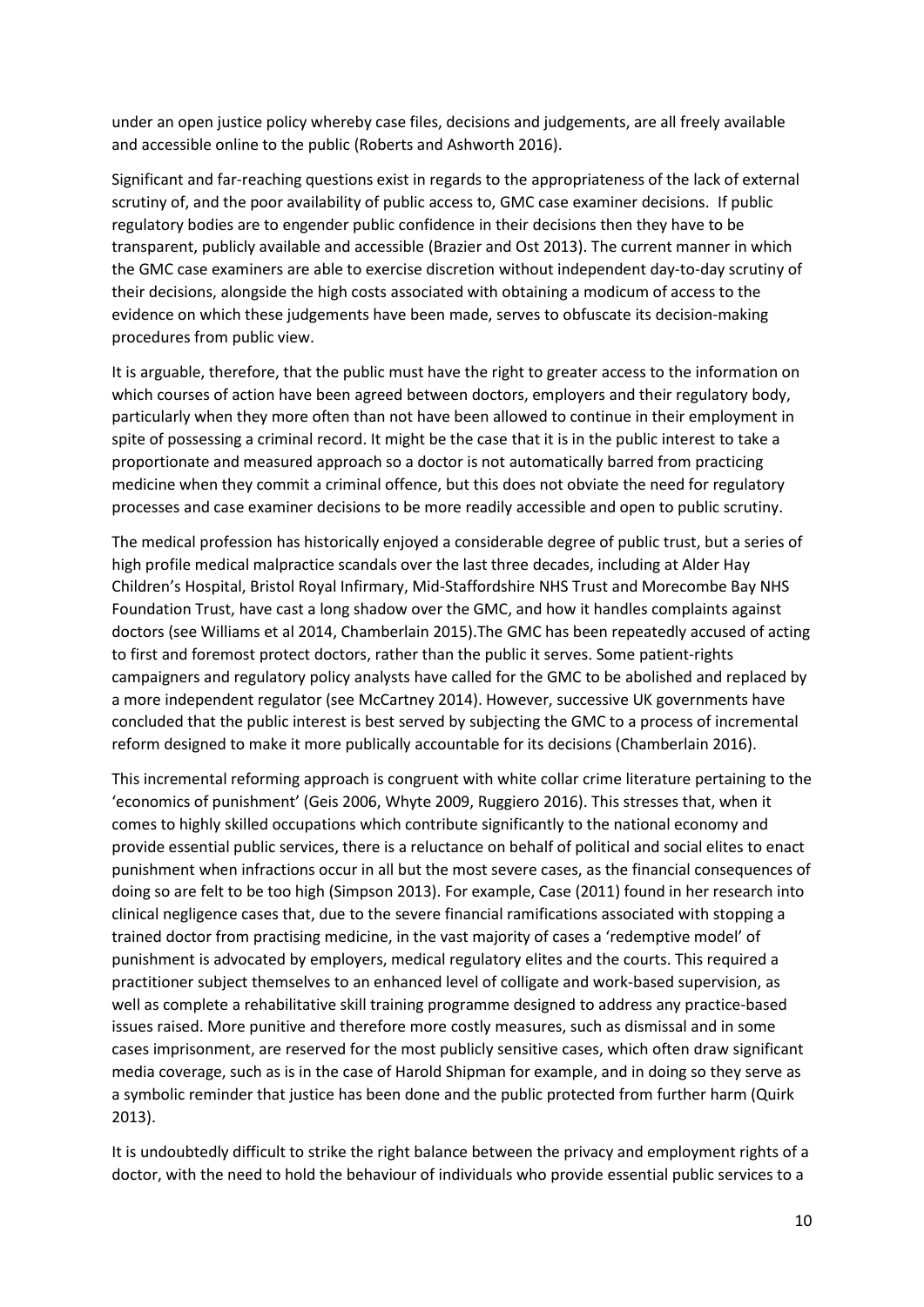high degree of scrutiny and sanction (Henley 2014).The esoteric and often highly technical nature of modern forms of professional expertise might support the conclusion that it is in the public interest for these occupations to possess a high degree of devolved autonomy and discretion in matters concerned with the acquisition and application of professional technique, including the rehabilitative (or not) disciplining of group members when problems arise (Chamberlain 2015). However, this is not necessarily the case in regards to matters of professional probity and ethics, including when a practitioner commits a criminal offence (Whyte 2009). Indeed, the findings outlined in this article serve to illustrate that it very much is in the public interest for matters of professional probity and ethics to be subject to greater independent non-medical scrutiny and oversight.

At the very least, there is a need to look again at the high level of discretion possessed by high status professions, such as medicine, when it comes to disciplinary matters such assessing the appropriateness of continuing the employment of someone who obtains a criminal record. In particular, clarification is needed pertaining to how (and if) the thresholds for action employed by the GMC when dealing with similar cases differ depending on the kind of employment a person is looking for. The current restrictions on public access to case files and case examiner decisions make it is impossible to ascertain if the actions of the GMC are appropriate and proportionate. Indeed, at the moment it is questionable whether it, as a self-funding professional body with limited financial resources, is best placed in all cases to independently risk-assess whether a doctor meets the threshold for re-employment when they have committed serious criminal offences.

### *Opportunities for further criminological research*

The data outlined in this article suggests that ex-offenders in highly-skilled occupations are seeking to either maintain their current job or re-enter the job marketplace via similar high status employment, and furthermore, are being supported to do so by their professional regulators. It appears, therefore, that employment opportunities for ex-offenders are stratified by different occupational types, and furthermore, that the relationship between work and desistance is more complex than perhaps has previously been envisaged. The desistance literature and rights-based discourses which critique the negative effects of the requirement to disclose criminal histories, have to date operated with a restricted conception of the types of occupational opportunities sought by ex-offenders (King 2013, Roe 2016). There has been a tendency to focus on low-paid, low-skill forms of employment, paying little empirical and conceptual attention to ex-offenders seeking work in highly skilled public sector and professional settings (Davis et al 2013, Markson et al 2015, Farrall et al 2016). As a result, there is an important opportunity here to broaden current criminological understanding internationally of the diversity of ex-offenders experiences of seeking and maintaining paid employment, as well as in managing the social stigma and 'civil death' associated with the possession of a criminal record (Chin 2012).

The biographical profile of a doctor convicted of a criminal offence might at first sight appear to contrast sharply with that of persistent youth or adult offenders. For example, there is a range of inhibiting factors that can influence desistance; including, addiction and substance abuse issues, a lack of a persistent employment history, poor access to training and education, as well as poor family and support networks (McNeill et al 2012, Uggen 2016). Yet the data outlined in this article revealed that some doctors are affected by key desistance factors, such as drug and alcohol abuse, for example. Furthermore, although the GMC is predominately dealing with one-off instances of criminal behaviour, 15% of doctors with a conviction (n 195 of 1317 doctors) did have a further fitness to practise case opened against them at some point between 2005 and 2015 for reasons other than obtaining a criminal conviction, but which nonetheless could be associated with previous offending behaviour; including, addiction and substance misuse, personal and family problems, and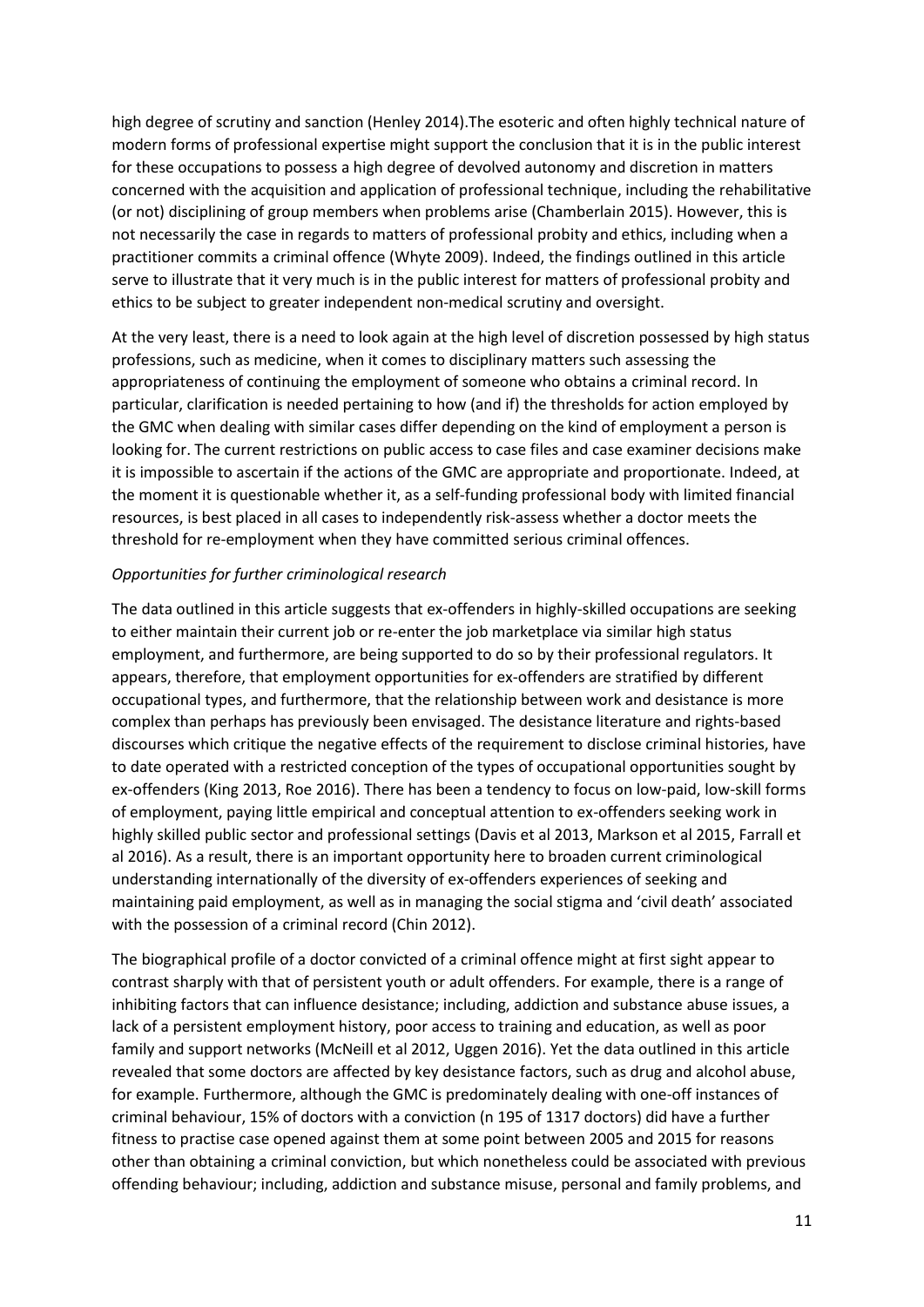mental health issues. Finally, similar to other offenders, doctors can and do suffer from the same public shaming and civic rejection associated with the possession of a criminal history, perhaps more so given the high social regard the medical profession is held in by society (Unlock 2016).

Given these considerations, this article contends that researchers would find significant value in comparatively exploring several key thematic desistance concerns with doctors in relation to other low and high-skill occupational groupings; including, firstly, their lifecourse, lifestyle and pattern of offending behaviour *before* they were convicted of an offence; secondly, how they negotiate the social stigma attached to the possession of a criminal history *after* they have been punished for committing an offence, both in the workplace and civil society; thirdly, what is similar/dissimilar about the cognitive and affective impact of their experience of possessing a criminal identity when compared to other types of offender; and fourthly, public perceptions of 'appropriate punitiveness' towards offenders and how these might be shaped by the nature of their occupation. Exploring these areas would serve to expand current criminological understanding of the complex and nonlinear but nonetheless frequently cyclical relationships, which research has shown exist between crime, employment and reoffending behaviour (Jackson 2014).

Finally, exploration of these thematic desistence concerns should remain mindful of the 'economics of punishment' literature discussed earlier in this article, to help further criminological understanding of the differing forms of 'white coat' crime commited by doctors, and how these compare and contrast with the types of offence committed by members of other occupational groups, both inside and outside of the workplace (Quirk 2013). Hunter (2015) notes that the respective desistence and white collar and corporate crime literatures are often treated as if they are distinctive from one another. However, opportunities do exist to explore linkages between these literatures, particularly in relation to the regulatory handling of instances where members of different occupations have, or are in danger of obtaining, a criminal record. For example, at present little is known about the comparative impact of temporary suspensions from the workplace (which increasingly occur while regulatory and criminal investigations are being completed) on individuals who work in the banking and business sectors, the police, or the health and social care professions (Case 2011, Chamberlain 2016). Yet their growing use by private and public sector regulatory bodies, who are increasingly acting to suspend employees as a result of finding themselves under intensive (often media-led) pressure to act to protect the public from the *possibility* of future harm, highlights an important new avenue for future interdisciplinary research.

### *Conclusion*

In the UK, professional occupations possess considerable autonomy and control over the admission, training and disciplining of members (Chamberlain 2015). This article has focused on the high degree of discretion possessed by the medical profession when deciding if a group member should continue in their employment when they have been convicted of a criminal office. It has done so against the background of a growing international concern with the deleterious effects of the 'civil death' associated with possession of a criminal record (Rukus et al 2016). Similar to other countries worldwide, the 2008 global banking crisis led to the emergence in the UK of an austerity agenda and large-scale public-sector reform (Sands 2016). Reducing the costs associated with the court, policing, prison and probation systems, has been a particular area of concern over the last decade for successive liberal-conservative and conservative governments (Farrall et al 2016).

The re-emergence of contemporary debates surrounding how the criminal records system should be reformed to the benefit of ex-offenders, civil society and the economy, undoubtedly is bound up with these broader changing socio-political circumstances (Hubbard 2014). Nonetheless, although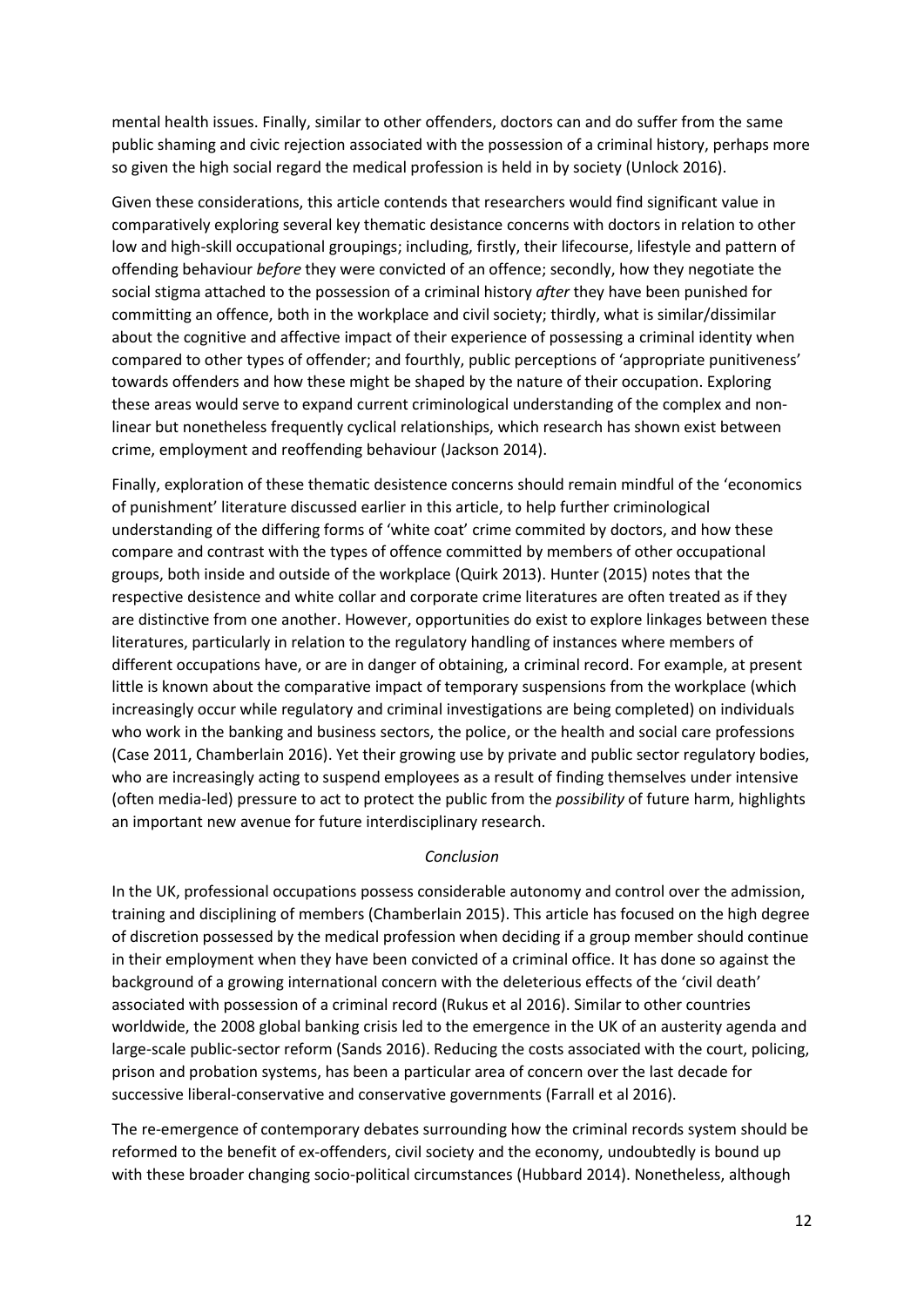rights-based arguments for reform to the criminal records system in the UK have also found significant support for their position within the academic desistance literature, as this article has discussed, criminological research and thinking surrounding criminal record reform has arguably until now been restricted in its analytical scope because it has (perhaps understandably) emphasised examining ex-offender entry into relatively low-status, low-skill, forms of employment and training (Markson et al 2015, Ramakers et al 2015).

In examining a previously unexplored high-status, highly-skilled, occupational type for the first time, this article has contributed to criminological understanding of criminal record reform and offender reintegration into society. At first sight, a degree of practical congruence might be said to exist between the model of ex-offender case management used by the medical profession and the civicsfocused, inclusive and reintegrative models of punishment and offender re-entry into society advocated by theorists such as Braithwaite (2007), Wacquant (2009), Maruna (2011) McNeill et al (2012) and Farrall et al (2016). Yet closer inspection of the data which underpins this regulatory model highlighted serious concerns surrounding a lack of necessary checks and balances needed to ensure public interest and safety needs are prioritised when professional groups exercise their discretionary privileges. Once again, the medical profession in the UK appears to be guilty of closing its ranks to protect the privileges of its members at the expense of its public responsibities (Chamberlain 2016).

In addition to these UK-specific public safety concerns, there is a broader social justice issue present in the data, which possesses significant international relevance for contemporary criminological debates surrounding employment and the disclosure of criminal histories. Indeed, a key contribution of this article is that it provides empirical evidence in support of the conclusion that employment opportunities for ex-offenders are socially stratified, and members of higher status groups appear to have greater access to them. This is a pertinient finding, as it is a common theme in the desistence and white collar criminological literature internationally that ex-offenders from socially marginalised and excluded groups, such as racial and ethnic minorities for example, tend to be overrepresented in low-status, low-skilled, and casual forms of employment (see Pager 2008, Hunter 2015, Delebarre 2016). The pragmatic utilitarianism which lies at the centre of recent calls for criminal record reform and the promotion of reintegrative models of offender re-entry and rehabilitation, must emphasise equality of opportunity for all social groups and all forms of employment, if it is to act as an antidote to the exclusory and discriminatory excesses of contemporary 'popular punitive' approaches to crime and justice. We must be mindful of this as we seek to expand our criminological imagination through exploring with ex-offenders how they manage to doctor with conviction.

### *FOOTNOTE*

1) Under the Freedom of Information Act used to acquire the conviction data from the GMC, there is an exemption for requests where it would cost the public authority more than £450 to process. This is equivalent to two and half day's work, and it would cost significantly more than this to obtain further information for all 1359 cases for the period 2005 to 2015. The author was also informed that certain key personally identifying information would be redacted. The GMC charge £2.25 per page for a copy of the case transcripts it holds, and these files can easily be forty pages in length. The estimated minimum cost of obtaining paper copies of all case transcripts - £141,030 – was, therefore, prohibitive.

### *FUNDING*

No funding was obtained for this study. No conflicts of interest to declare.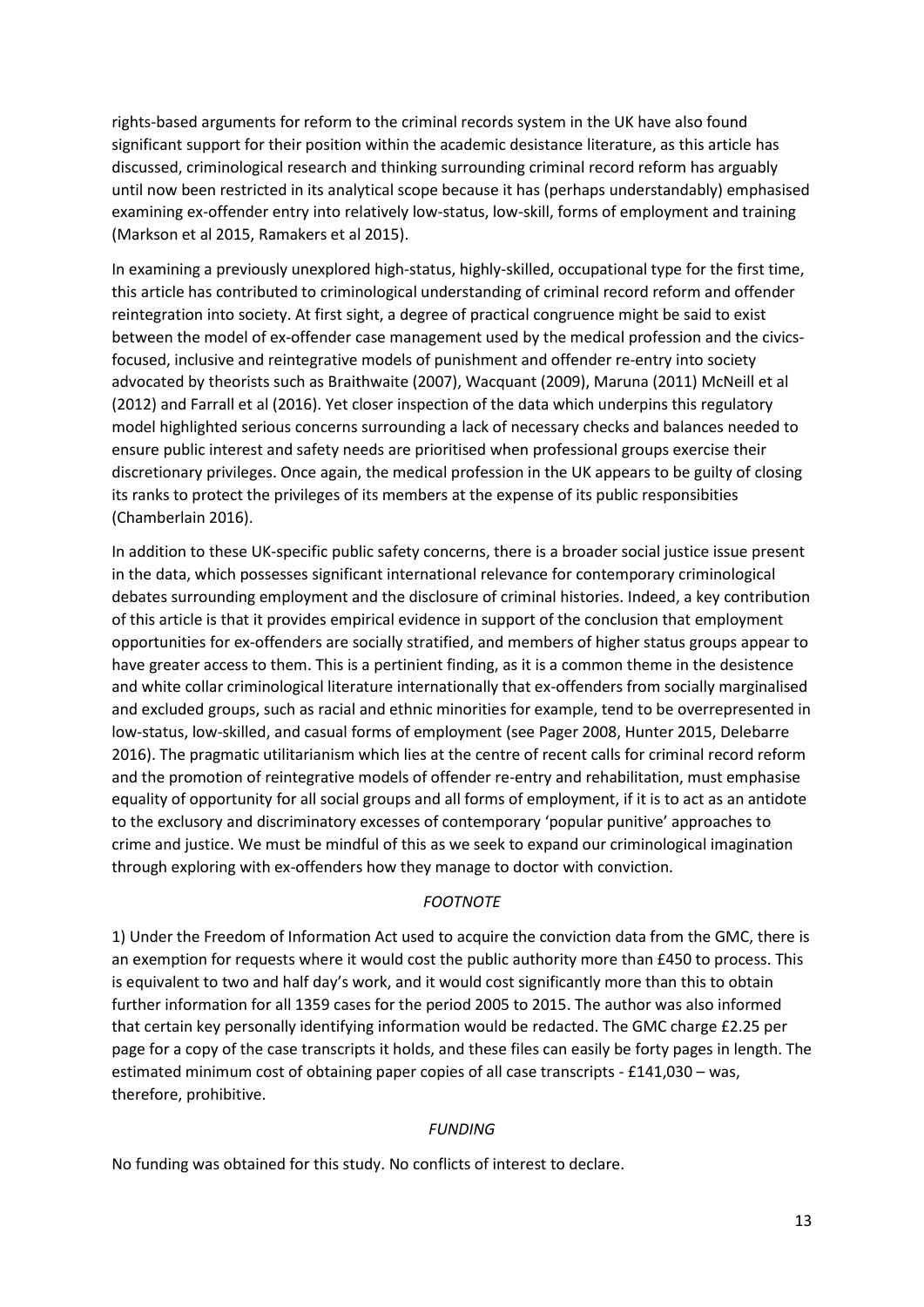#### ACKNOWLEDGMENTS

I would very much like to thank Professor Mike Saks (UCS), Professor Judith Alsop (University of Lincohn), Professor Jane Donoghue (Swansea University) and Professor Peter Raynor (Swansea University) for their helpful comments on earlier drafts of the paper. Additionally, I would very much like to thank the two anonymous reviewers for their insightful comments which helped to improve the paper.

#### *REFERENCES*

Ashworth, A and Zedner, L (2014) *Preventive justice*. Oxford University Press.

Barry, A, Osborne, T and Rose, N (2013) *Foucault and political reason: liberalism, neo-liberalism and the rationalities of government.* Routledge

Bath, C. and Edgar, K. (2010), *Time is money: Financial responsibility after prison.* London: Prison Reform Trust

Braithwaite, J. (2007), 'Encourage restorative justice'. *Criminology and Public Policy* 6: 689-696.

Brame, R, Kaukinen, C, Gover, A.R. and Lattimore, P.K. (2015), 'No-contact orders, victim safety, and offender recidivism in cases of misdemeanor criminal domestic violence: a randomized experiment'. *American Journal of Criminal Justice*, 40: 225-249.

Brazier, M and Ost, S. (2013), *Bioethics, medicine and criminal law III: Medicine and bioethics in the theatre of the criminal process*. Cambridge University Press.

Carlen, P. (2010), *A criminological imagination: Essays on justice, punishment, discourse*. Ashgate Publishing

Case, P.(2011). 'The good, the bad and the dishonest doctor: the General Medical Council and the redemption model of fitness to practise' *Legal Studies* 31: 591- 614.

Chamberlain, J.M. (2015), *Medical regulation, fitness to practise and medical revalidation: A critical introduction*. Policy Press.

Chamberlain, J.M. (2016) Malpractice, criminality and medical regulation: Reforming the role of the GMC in fitness to practice panels *Medical Law Review* Published online first 26th December 2016 https://doi.org/10.1093/medlaw/fww025

Chan, J. and Moses, L.B. (2016), 'Is Big data challenging criminology?'. *Theoretical Criminology*, 20: 21-39.

Chin, G.J. (2012), 'The new civil death: Rethinking punishment in the era of mass conviction'. *University of Pennsylvania Law Review,* 160: 1789 - 1823

Chui, W, H. (2016), 'Voices of the incarcerated father: Struggling to live up to fatherhood'. *Criminology and Criminal Justice,* 16: 60-79.

Davis, C, Bahr, S. J, and Ward, C. (2013), 'The process of offender reintegration: Perceptions of what helps prisoners re-enter society', *Criminology and Criminal Justice*, 13: 446-469.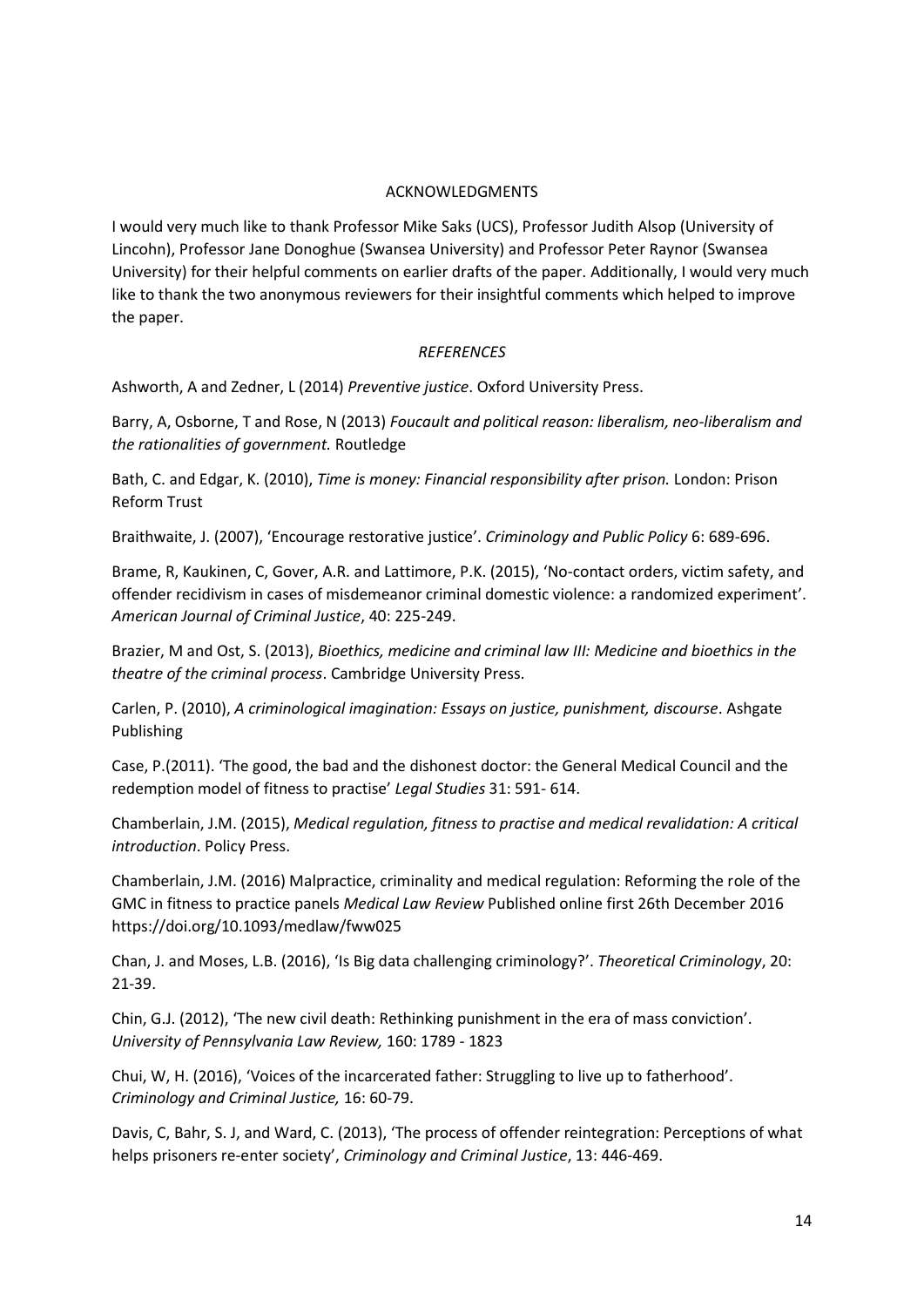Delebarre, J (2016) *Unemployment by ethnic background* London: House of Commons.

Donoghue, J. (2013), 'Reflections on risk, anti-social behaviour and vulnerable/repeat victims'. *British Journal of Criminology*, 53: 805-823.

European Commission. (2016), *Report from the commission to the European parliament and the council on the implementation of Council Framework Decision 2009/315/JHA of 26 February 2009 on the organisation and content of the exchange of information extracted from criminal record between Member States*. Strasbourg: European Commission.

Farrall, S. (2002), *Rethinking what works with offenders.* Willan Press.

Farrall, S, Goldson, B, Loader, I, Dockley, A. (2016) *Justice and penal reform: Re-shaping the penal landscape* Routledge

Fox, K.J. (2016), 'Civic commitment: Promoting desistance through community integration'. *Punishment and Society* 18: 68-94.

Frost, N. (2006). *The punitive state: Crime, punishment, and imprisonment across the United States.* LFB Scholarly Pub.

Garland, D. (2012), *Punishment and modern society: A study in social theory.* University of Chicago Press.

Garland, D. (2013) 'Penalty and the penal state'. *Criminology*, 51: 475–517.

General Medical Council. (2014a), *Reporting criminal and regulatory proceedings within and outside the UK*. (London: GMC).

General Medical Council. (2014b), *Guidance on convictions, cautions and determinations.* (London: GMC).

General Medical Council. (2014c), *Fitness to practise annual statistics report 2014* (London: GMC).

Geis, G (2006, editor) *White-collar criminal: the offender in business and the professions.* Transaction Publishers.

Harris, P.M. and Keller, K.S. (2005). 'Ex-Offenders need not apply the criminal background check in hiring decisions'. *Journal of Contemporary Criminal Justice*, 21: 6 - 30.

Hedwig, L, Porter, L. C and Comfort, M. (2014), 'Consequences of family member incarceration impacts on civic participation and perceptions of the legitimacy and fairness of government'. *The Annals of the American Academy of Political and Social Science,* 651: 44-73.

Henley, A. (2014), 'Abolishing the stigma of punishments served: Andrew Henley argues that those who have been punished should be free from future discrimination'. *Criminal Justice Matters*, 97: 22-23.

Hlavka, H.R, Wheelock, D and Cossyleon, J.E. (2015), 'Narratives of commitment: Looking for work with a criminal record'. *The Sociological Quarterly,* 56: 213-236.

Hubbard, W. (2014), *'Remarks on collateral consequences of mass incarceration'. Criminal Law Practice* 2: 10 - 11

Hunter, B. (2015). *White-collar offenders and desistance from crime: Future selves and constancy of change.* Routledge, London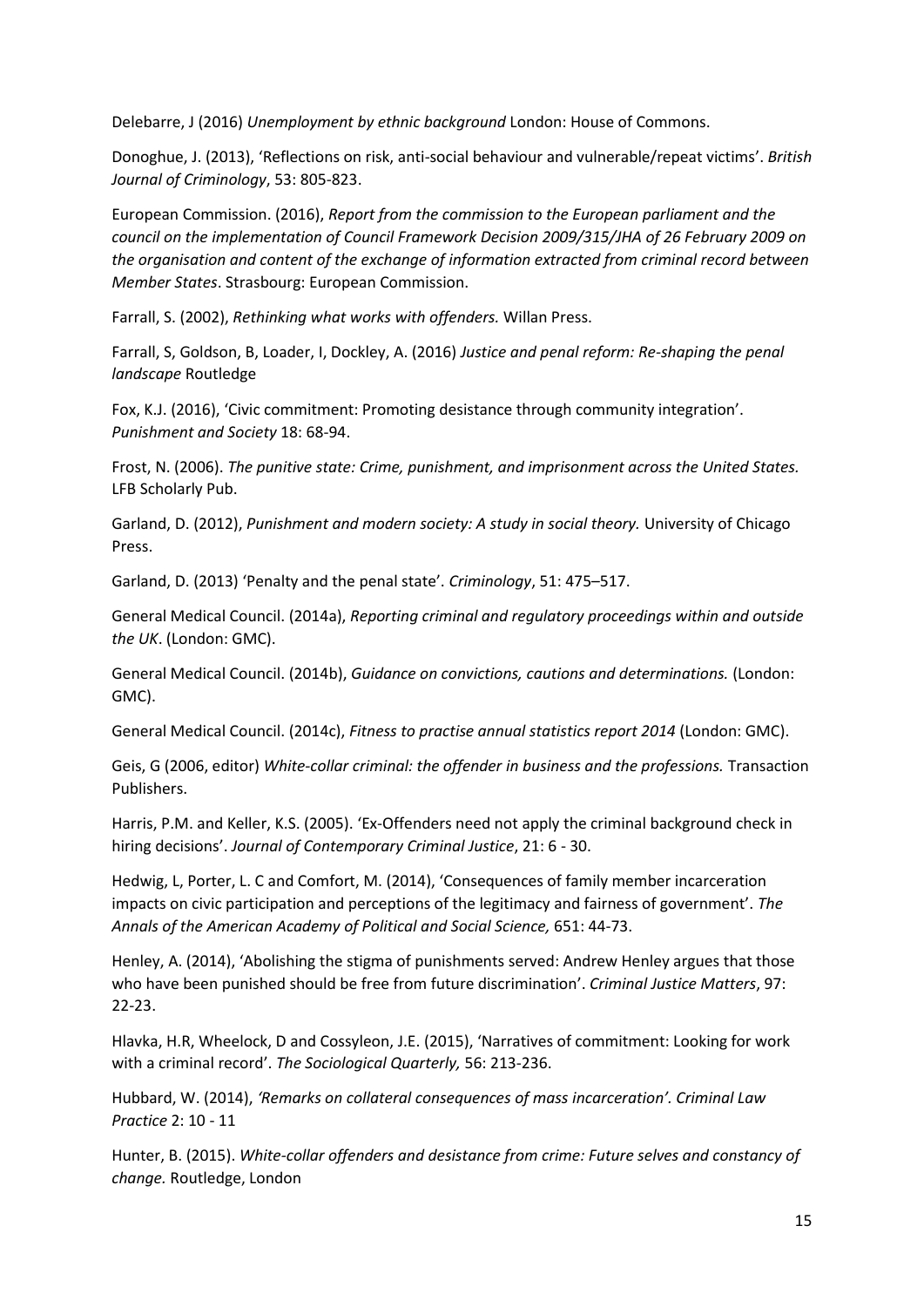Jackson, A. (2014) 'Criminal records, enhanced criminal records certificates and disclosure of spent convictions: Impact of ECHR, Article 8'. *Journal of Criminal Law.* 78: 463 - 664

Jacobs, J.B. (2015), *The eternal criminal record.* Harvard University Press.

Johnson, D. (2009), 'Anger about crime and support for punitive criminal justice policies'*. Punishment and Society*, 11: 51-66.

King, S. (2013), Early desistance narratives: A qualitative analysis of probationers' transitions towards desistance. *Punishment and Society*, 15: 147-165.

Liberty (2013) *Victory for human rights as Court of Appeal rules blanket disclosure of criminal records disproportionate* Liberty Press Relase

Loader, I. and Walker, N. (2007), *Civilizing security*. Cambridge University Press.

Manza, J. and Uggen, C. (2006), *Locked out: Felon disenfranchisement and American democracy.* Oxford University Press.

Markson, L, Lösel, F, Souza, K and Lanskey, C. (2015), 'Male prisoners' family relationships and resilience in resettlement'. *Criminology and Criminal Justice*, 15: 423-441

Maruna, S. (2001), *'Making good: How ex-convicts reform and rebuild their lives'*. American Psychological Association.

Maruna, S. (2011) 'Lessons for justice reinvestment from restorative justice and the justice model experience', *Criminology and Public Policy*, 10: 661–669

McCartney, M (2014) 'Does the GMC deserve its current powers?' *BMJ* 349: 36-38

McCulloch, J. and Wilson, D. (2015), *Pre-Crime: Pre-emption, precaution and the future.* Routledge

McNeill, F, Farrall, S, Lightowler, C., and Maruna, S. (2012) *How and why people stop offending: discovering desistance.* Institute for Research and Innovation in Social Services.

Mythen, G, and Walklate, S. (2006) 'Criminology and terrorism which thesis? Risk society or governmentality?'. *British Journal of Criminology*, 46: 379-398.

Mythen, G. (2014), *Understanding the risk society: Crime, security and justice.* Palgrave Macmillan.

Naylor, B., Paterson, M. and Pittard, M. (2008), 'In the shadow of a criminal record: Proposing a just model of criminal record employment checks'. *Melbourne University Law Review*, 32, p.171 - 198

O'Connell, C. (2014), Ban the box: A call to the Federal government to recognize a new form of employment discrimination. *Fordham Law Review* 83: 2801 -2802

Pager, D. (2008), *Marked: Race, crime, and finding work in an era of mass incarceration*. University of Chicago Press.

Pijoan, E.L. (2014), 'Legal protections against criminal background checks in Europe'. *Punishment and Society*, 16: 50-73.

Quirk, H (2013) 'Sentencing white coat crime: the need for guidance in medical manslaughter cases'. *Criminal Law Review* 11: 871-888.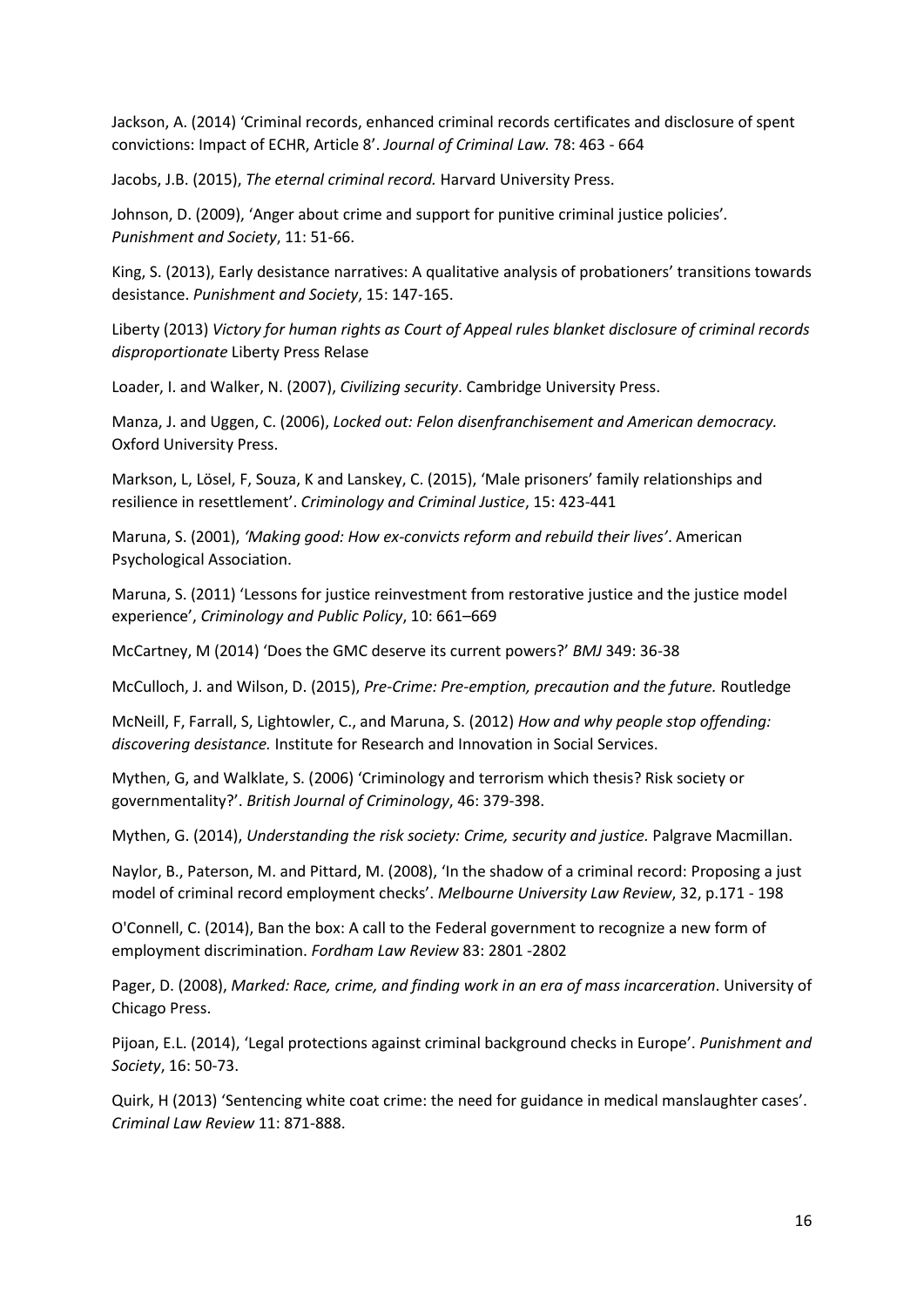Ramakers, A.A., Van Wilsem, J.A., Nieuwbeerta, P. and Dirkzwager, A.J. (2015), 'Returning to a former employer: A potentially successful pathway to ex-prisoner re-employment'. *British Journal of Criminology* 56: 668-688.

Roberts, J.V. and Ashworth, A. (2016), 'The evolution of sentencing policy and practice in England and Wales, 2003–2015'. *Crime and Justice*, 45: 307-358.

Rodriguez, M.N and Emsellem, M. (2011), *65 million "need not apply": The case for reforming criminal background checks for employment*. The National Employment Law Project.

Rose, D (2016) 'R (on the applications of P and another) v Secretary of State for Justice and another [2016] All ER (D) 166 (Jan)' *Criminal Justice and Law Weekly*, 180: 20 - 22

Rukus, J., Eassey, J.M. and Baldwin, J.M. (2015),'Working through work release: An analysis of factors associated with the successful completion of work release'. *American Journal of Criminal Justice*: 1- 26.

Sands, C (2016) *Standing committee for youth justice: The international treatment of childhood criminal records* Standing committee for youth justice

Simon, J. (2007), *Governing through crime: How the war on crime transformed American democracy and created a culture of fear.* Oxford University Press.

Simpson, S. S. (2013). 'White-collar crime: A review of recent developments and promising directions for future research' *Annual Review of Sociology* 39: 309-331.

Soloman, A. L. (2012), 'In search of a job: Criminal records as barriers to employment'. *Journal of National Institute of Justice,* 270: 42: 51

The Sentencing Project. (2015), *Trends in US corrections*. The Sentencing Project

Tunnell, K.D. and Green, E.L. (2015), Critical criminology in the life and work of Eugene Victor Debs. *Critical Criminology*, 23: 39-55.

Unlock. (2015), *Key facts – for people with convictions*. Unlock

Unlock. (2016), *New research into impact of childhood criminal records and launch of campaign*. Unlock

Uggen, C, (2000), 'Work as a turning point in the life course of criminals: A duration model of age, employment, and recidivism'. *American Sociological Review,* 65: 529-546.

Uggen, C. (2016), Commentary: Records, Relationships, and Reentries How Specific Punishment Conditions Affect Family Life. *The Annals of the American Academy of Political and Social Science,* 665: 142-148

Uggen C and Inderbitzen M. (2010), 'Public criminologies' *Criminology and Public Policy* 9: 123 - 135

Uggen, C. and Manza, J. (2002), Democratic contraction? Political consequences of felon disenfranchisement in the United States'. *American Sociological Review* 67: 777-803.

Uggen, C., Manza, J. and Thompson, M. (2006). 'Citizenship, democracy, and the civic reintegration of criminal offenders'. *The Annals of the American Academy of Political and Social Science*, 605: 281-

Visher, C. A, Winterfield,L and Coggeshall, M.B. (2005),'Ex-offender employment programs and recidivism: A meta-analysis'. *Journal of Experimental Criminology* 1: 295–316.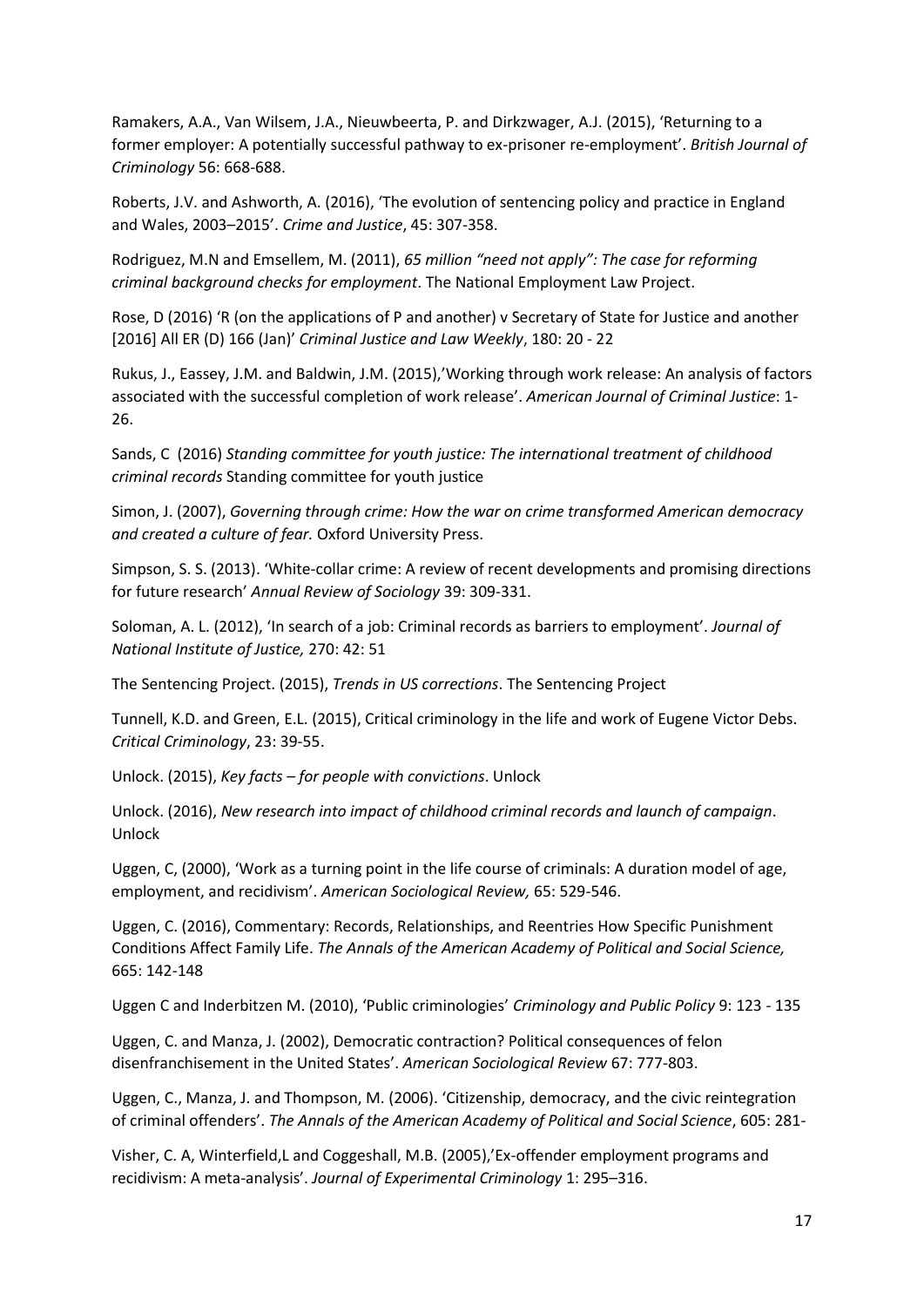Wacquant, L. (2009), *Punishing the poor: The neoliberal government of social insecurity*. Duke University Press.

Wacquant, L. (2011), 'From 'public criminology' to the reflexive sociology of criminological production and consumption'. *British Journal of Criminology,* 51: 438 - 448.

Whyte, D. (2009, editor) *Crimes of the powerful: A reader.* Open University Press.

Williams, H Lees, C and Boyd, M (2014) *The GMC: fit to practise?* London: Institute for the Study of Civil Society

Williams, M.L., Burnap, P. and Sloan, L., (2016) 'Crime sensing with big data: the affordances and limitations of using open source communications to estimate crime patterns'. *British Journal of Criminology* (advanced access March 31, 2016 doi.bjc.azw031.full)

Žižek, S. (2011), *Living in the end times.* London and New York: Verso.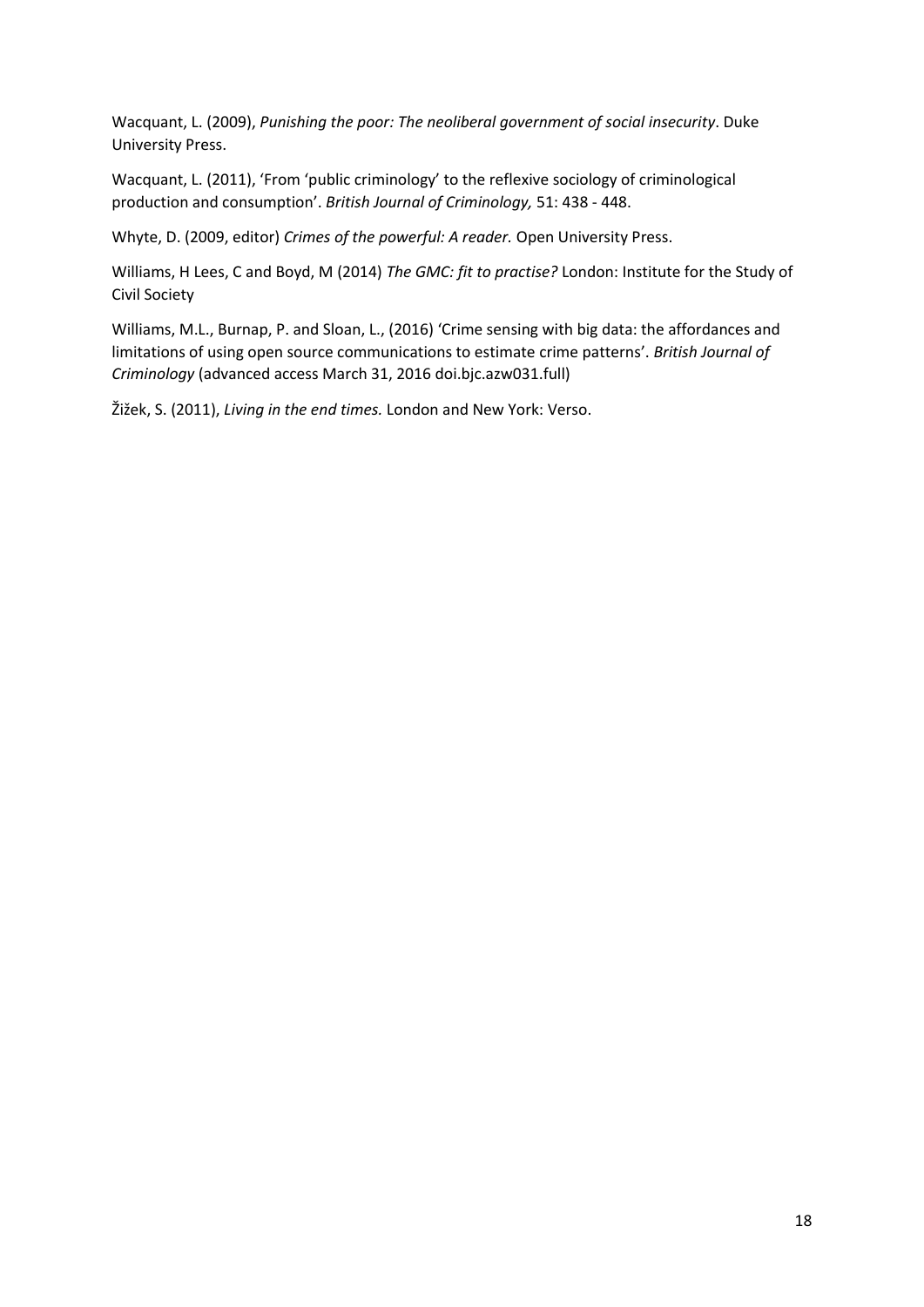*Table one: 2005 -2015 outcome data for investigatory and adjudicatory stages by offence category*

| <b>Investigatory stage</b><br>outcome    | <b>Dangerous</b><br><b>Driving</b> | <b>Motoring</b><br><b>Offences</b> | <b>Sex</b><br><b>Offences</b> | Child<br>Sex<br>Abuse<br><b>Images</b> | Violence        | Manslaughter<br>& Murder | Fraud<br>&<br>Forgery | Theft &<br><b>Handling</b><br><b>Stolen</b><br>Goods | <b>Drug</b><br>Offenc |
|------------------------------------------|------------------------------------|------------------------------------|-------------------------------|----------------------------------------|-----------------|--------------------------|-----------------------|------------------------------------------------------|-----------------------|
| Issue warning                            | 269                                | 62                                 | 20                            | $\mathbf{0}$                           | 107             | $\mathbf{0}$             | 20                    | 28                                                   | 16                    |
| Give advice                              | 113                                | 67                                 | $\mathbf 0$                   | $\pmb{0}$                              | 34              | $\mathbf 0$              | 4                     | $\boldsymbol{9}$                                     | $\overline{4}$        |
| Refer to tribunal                        | 63                                 | 13                                 | $\overline{4}$                | 5                                      | 22              | $\overline{4}$           | 41                    | $\boldsymbol{9}$                                     | 26                    |
| Conclude with no<br>action               | 47                                 | 60                                 | 6                             | $\mathbf 0$                            | $\overline{27}$ | $\overline{0}$           | 5                     | $\,8\,$                                              | 5                     |
| Agree undertakings                       | 68                                 | $\mathbf 1$                        | $\boldsymbol{0}$              | $\mathbf{1}$                           | 10              | 0                        | 8                     | 5                                                    | 6                     |
| Restored to register<br>after suspension | 4                                  | $\mathbf{1}$                       | $\boldsymbol{0}$              | $\mathbf 0$                            | $\mathbf 0$     | $\mathbf 0$              | 0                     | $\pmb{0}$                                            | $\pmb{0}$             |
| Voluntary erasure                        | $\mathbf{1}$                       | $\mathbf 0$                        | $\mathbf 0$                   | $\mathbf 0$                            | $\mathbf 0$     | $\mathbf{0}$             | $\mathbf 0$           | $\mathbf 0$                                          | $\mathbf 0$           |
| <b>Total</b>                             | 565                                | 204                                | 30                            | 6                                      | 200             | 4                        | 78                    | 59                                                   | 57                    |
| <b>Adjudication stage</b><br>outcome     |                                    |                                    |                               |                                        |                 |                          |                       |                                                      |                       |
| Suspension                               | 38                                 | 8                                  | $\overline{3}$                | $\mathbf 1$                            | 11              | $\mathbf{1}$             | 34                    | 5                                                    | 5                     |
| Conditions on<br>practice                | 16                                 | $\overline{2}$                     | $\mathbf{1}$                  | $\overline{\mathbf{4}}$                | 5               | $\overline{2}$           | 3                     | $\overline{2}$                                       | 12                    |
| No impairment, but<br>receive warning    | $\overline{4}$                     | $\overline{2}$                     | 0                             | $\mathbf 0$                            | $\mathbf{1}$    | $\mathbf 0$              | 0                     | $\overline{2}$                                       | 5                     |
| Agree undertakings                       | $\boldsymbol{0}$                   | $\mathbf 0$                        | $\mathbf 0$                   | $\pmb{0}$                              | $\mathbf{1}$    | 0                        | 0                     | $\mathbf 0$                                          | $\overline{2}$        |
| Impairment, but no<br>action             | 5                                  | $\mathbf 0$                        | $\boldsymbol{0}$              | $\pmb{0}$                              | $\mathbf{1}$    | $\mathbf 0$              | 0                     | $\pmb{0}$                                            | $\mathbf{1}$          |
| No impairment &<br>no action             | $\mathbf 0$                        | $\mathbf 0$                        | $\mathbf 0$                   | $\mathbf 0$                            | $\overline{3}$  | $\mathbf{1}$             | $\overline{2}$        | $\mathbf 0$                                          | $\mathbf{1}$          |
| Erased from<br>medical register          | $\mathbf{0}$                       | $\mathbf 0$                        | $\mathbf 0$                   | $\mathbf 0$                            | 0               | 0                        | $\overline{2}$        | $\mathbf 0$                                          | 0                     |
| Grant restoration<br>to register         | $\mathbf 0$                        | $\mathbf{1}$                       | $\mathbf 0$                   | $\mathbf 0$                            | $\mathbf 0$     | $\mathbf 0$              | 0                     | $\mathbf 0$                                          | $\pmb{0}$             |
| <b>Total</b>                             | 63                                 | 13                                 | 4                             | 5                                      | 22              | 4                        | 41                    | 9                                                    | 26                    |